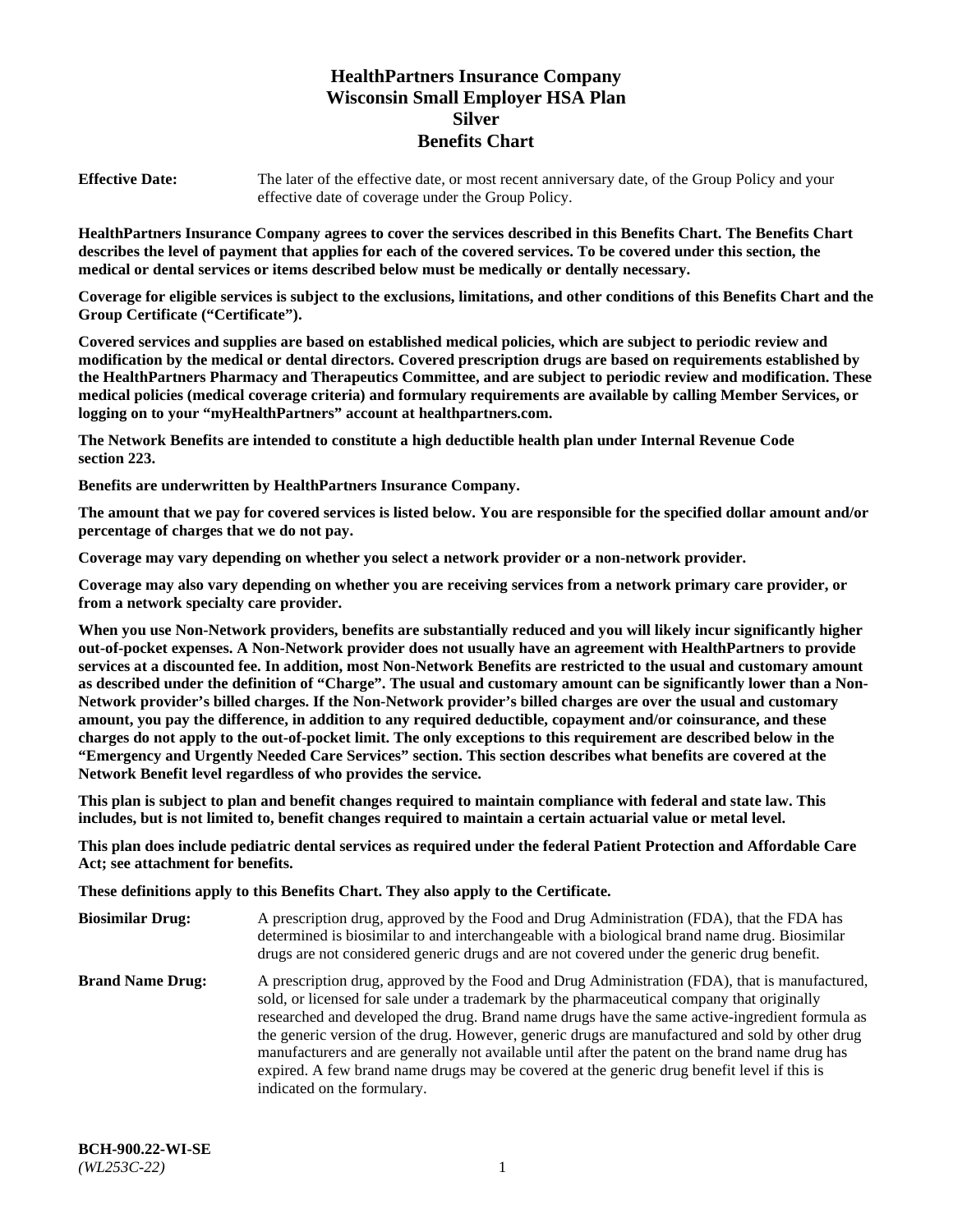| <b>Calendar Year</b> | This is the 12-month period beginning 12:01 A.M. Central Time, on January 1, and ending 12:00<br>A.M. Central Time of the next following December 31.                                                                                                                                                                                                                                                                                                                                                                                                                                                                                                                                                                   |
|----------------------|-------------------------------------------------------------------------------------------------------------------------------------------------------------------------------------------------------------------------------------------------------------------------------------------------------------------------------------------------------------------------------------------------------------------------------------------------------------------------------------------------------------------------------------------------------------------------------------------------------------------------------------------------------------------------------------------------------------------------|
| <b>Charge:</b>       | For covered services delivered by a network provider, this is the provider's discounted fee for a<br>given medical/surgical service, procedure or item.                                                                                                                                                                                                                                                                                                                                                                                                                                                                                                                                                                 |
|                      | For covered services delivered by non-network providers, a contracted rate may apply if such<br>arrangement is available to HealthPartners.                                                                                                                                                                                                                                                                                                                                                                                                                                                                                                                                                                             |
|                      | For the usual and customary charge for covered services delivered by non-network providers, our<br>payment is calculated using one of the following options, depending on availability: 1) a<br>percentage of the Medicare fee schedule; 2) a comparable schedule if the service is not on the<br>Medicare fee schedule; or 3) a commercially reasonable rate for such service if a fee schedule is<br>not available.                                                                                                                                                                                                                                                                                                   |
|                      | The usual and customary charge is the maximum amount allowed that we consider in the<br>calculation of the payment of charges incurred for certain covered services. You must pay for any<br>charges above the usual and customary charge, and they do not apply to the out-of-pocket limit.                                                                                                                                                                                                                                                                                                                                                                                                                            |
|                      | A charge is incurred for covered ambulatory medical and surgical services, on the date the service<br>or item is provided. A charge is incurred for covered inpatient services, on the date of admission to<br>a hospital. To be covered, a charge must be incurred on or after your effective date and on or<br>before the termination date.                                                                                                                                                                                                                                                                                                                                                                           |
|                      | Copayment/Coinsurance: The specified dollar amount, or percentage, of charges incurred for covered services, which we do<br>not pay, but which you must pay, each time you receive certain medical services, procedures or<br>items. Our payment for those covered services or items begins after the copayment or coinsurance<br>is satisfied. Covered services or items requiring a copayment or coinsurance are specified in this<br>Benefits Chart.                                                                                                                                                                                                                                                                 |
|                      | For services provided by a network provider:<br>An amount which is listed as a flat dollar copayment is applied to a network provider's discounted<br>charge for a given service. However, if the network provider's discounted charge for a service or<br>item is less than the flat dollar copayment, you will pay the network provider's discounted charge.<br>An amount which is listed as a percentage of charges or coinsurance is based on the network<br>provider's discounted charges, calculated at the time the claim is processed, which may include an<br>agreed upon fee schedule rate for case rate or withhold arrangements.                                                                            |
|                      | For services provided by a non-network provider:<br>Any copayment or coinsurance is applied to the lesser of the provider's charges or the usual and<br>customary charge for a service.                                                                                                                                                                                                                                                                                                                                                                                                                                                                                                                                 |
|                      | A copayment or coinsurance is due at the time a service is provided, or when billed by the<br>provider. The copayment or coinsurance applicable for a scheduled visit with a HealthPartners<br>network provider will be collected for each visit, late cancellation and failed appointment.                                                                                                                                                                                                                                                                                                                                                                                                                             |
| Deductible:          | The specified dollar amount of charges incurred for covered services, which we do not pay, but an<br>enrollee or a family has to pay first in a calendar year. Our payment for those services or items<br>begins after the deductible is satisfied. For network providers, the amount of the charges that apply<br>to the deductible are based on the network provider's discounted charges, calculated at the time<br>the claim is processed, which may include an agreed upon fee schedule rate for case rate or<br>withhold arrangements. For non-network providers, the amount of charges that apply to the<br>deductible are the lesser of the provider's charges or the usual and customary charge for a service. |
|                      | Any amounts paid or reimbursed by a third party, including but not limited to: point of service<br>rebates, manufacturer coupons, manufacturer debits cards or other forms of direct reimbursement<br>to an Insured for a product or service, will not apply toward your deductible, to the extent<br>permitted under state and federal law.                                                                                                                                                                                                                                                                                                                                                                            |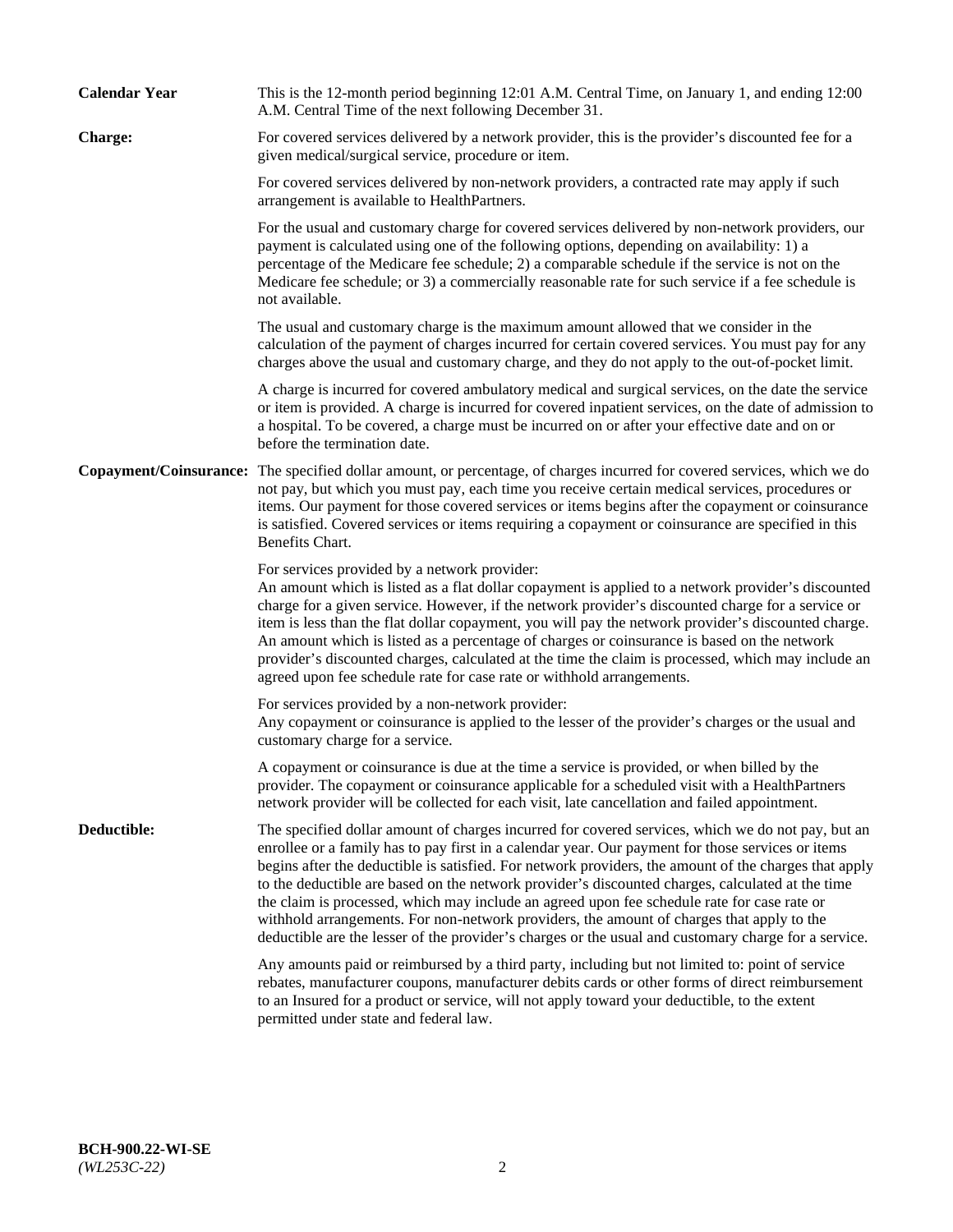|                                            | Your plan has an embedded deductible. This means once an Insured meets the individual<br>deductible, the plan begins paying benefits for that person. If two or more members of the family<br>meet the family deductible, the plan begins paying benefits for all members of the family,<br>regardless of whether each Insured has met the individual deductible. However, an Insured may<br>not contribute more than the individual deductible toward the family deductible.                                                         |
|--------------------------------------------|---------------------------------------------------------------------------------------------------------------------------------------------------------------------------------------------------------------------------------------------------------------------------------------------------------------------------------------------------------------------------------------------------------------------------------------------------------------------------------------------------------------------------------------|
|                                            | All services are subject to the deductible unless otherwise indicated below in this Benefits Chart.                                                                                                                                                                                                                                                                                                                                                                                                                                   |
| Formulary:                                 | This is a current list, which may be revised from time to time, of prescription drugs, medications,<br>equipment and supplies covered by us as indicated in this Benefits Chart which are covered at the<br>highest benefit level. Some drugs on the formulary may require prior authorization to be covered<br>as formulary drugs. The formulary, and information on drugs that require prior authorization, are<br>available by calling Member Services, or logging on to your "myHealthPartners" account at<br>healthpartners.com. |
| <b>Generic Drug:</b>                       | A prescription drug, approved by the Food and Drug Administration (FDA), that the FDA has<br>determined is comparable to a brand name drug product in dosage form, strength, route of<br>administration, quality, intended use and documented bioequivalence. Generally, generic drugs<br>cost less than brand name drugs. Some brand name drugs may be covered at the generic drug<br>benefit level if this is indicated on the formulary.                                                                                           |
| <b>Lifetime Maximum</b><br><b>Benefit:</b> | The specified coverage limit actually paid by us for services and/or charges incurred by you for any<br>given procedure or diagnosis. Payment of benefits under this Benefits Chart ceases when that lifetime<br>maximum benefit is reached. You have to pay for any subsequent charges.                                                                                                                                                                                                                                              |
| <b>Non-Formulary Drug:</b>                 | This is a prescription drug, approved by the Food and Drug Administration (FDA), that is not on<br>the formulary, is medically necessary and is not investigative or experimental or otherwise<br>excluded under the Certificate.                                                                                                                                                                                                                                                                                                     |
| <b>Out-of-Pocket Expenses:</b>             | You pay the specified copayments/coinsurance and deductibles applicable for particular services,<br>subject to the out-of-pocket limit described below. These amounts are in addition to the monthly<br>premium payments.                                                                                                                                                                                                                                                                                                             |
| <b>Out-of-Pocket Limit:</b>                | You pay the copayments/coinsurance and deductibles for covered services, to the individual or<br>family out-of-pocket limit. Thereafter we cover 100% of the charges incurred for all other covered<br>services, for the rest of the calendar year. You pay amounts greater than the out-of-pocket limit if<br>you exceed any lifetime maximum benefit or any visit or day limits.                                                                                                                                                    |
|                                            | Non-Network Benefits above the usual and customary charge (see definition of charge above) do<br>not apply to the out-of-pocket limit.                                                                                                                                                                                                                                                                                                                                                                                                |
|                                            | Non-Network Benefits for transplant surgery do not apply to the out-of-pocket limit.                                                                                                                                                                                                                                                                                                                                                                                                                                                  |
|                                            | Any amounts paid or reimbursed by a third party, including but not limited to: point of service<br>rebates, manufacturer coupons, manufacturer debit cards or other forms of direct reimbursement to<br>an Insured for a product or service, will not apply as an out-of-pocket expense, to the extent<br>permitted under state and federal law.                                                                                                                                                                                      |
|                                            | You are responsible to keep track of the out-of-pocket expenses. Contact Member Services for<br>assistance in determining the amount paid by the enrollee for specific eligible services received.<br>Claims for reimbursement under the out-of-pocket limit provisions are subject to the same time<br>limits and provisions described under the "Claims Provisions" section of the Certificate.                                                                                                                                     |
| <b>Primary Care Providers:</b>             | These are providers in the following categories: Family Practice, General Practice, Internal<br>Medicine, Pediatrics, Adolescent Medicine, Adult Medicine and Geriatrics.                                                                                                                                                                                                                                                                                                                                                             |
|                                            | Specialty Care Providers: These are providers who are not in the following categories: Family Practice, General Practice,<br>Internal Medicine, Pediatrics, Adolescent Medicine, Adult Medicine and Geriatrics.                                                                                                                                                                                                                                                                                                                       |
| <b>Specialty Drug List:</b>                | This is a current list, which may be revised from time to time, of prescription drugs, medications,<br>equipment and supplies, which are typically bio-pharmaceuticals. The purpose of a specialty drug<br>list is to facilitate enhanced monitoring of complex therapies used to treat specific conditions.<br>Specialty drugs are covered by us as indicated in this Benefits Chart. The specialty drug list is<br>available by calling Member Services, or logging on to your "myHealthPartners" account at<br>healthpartners.com. |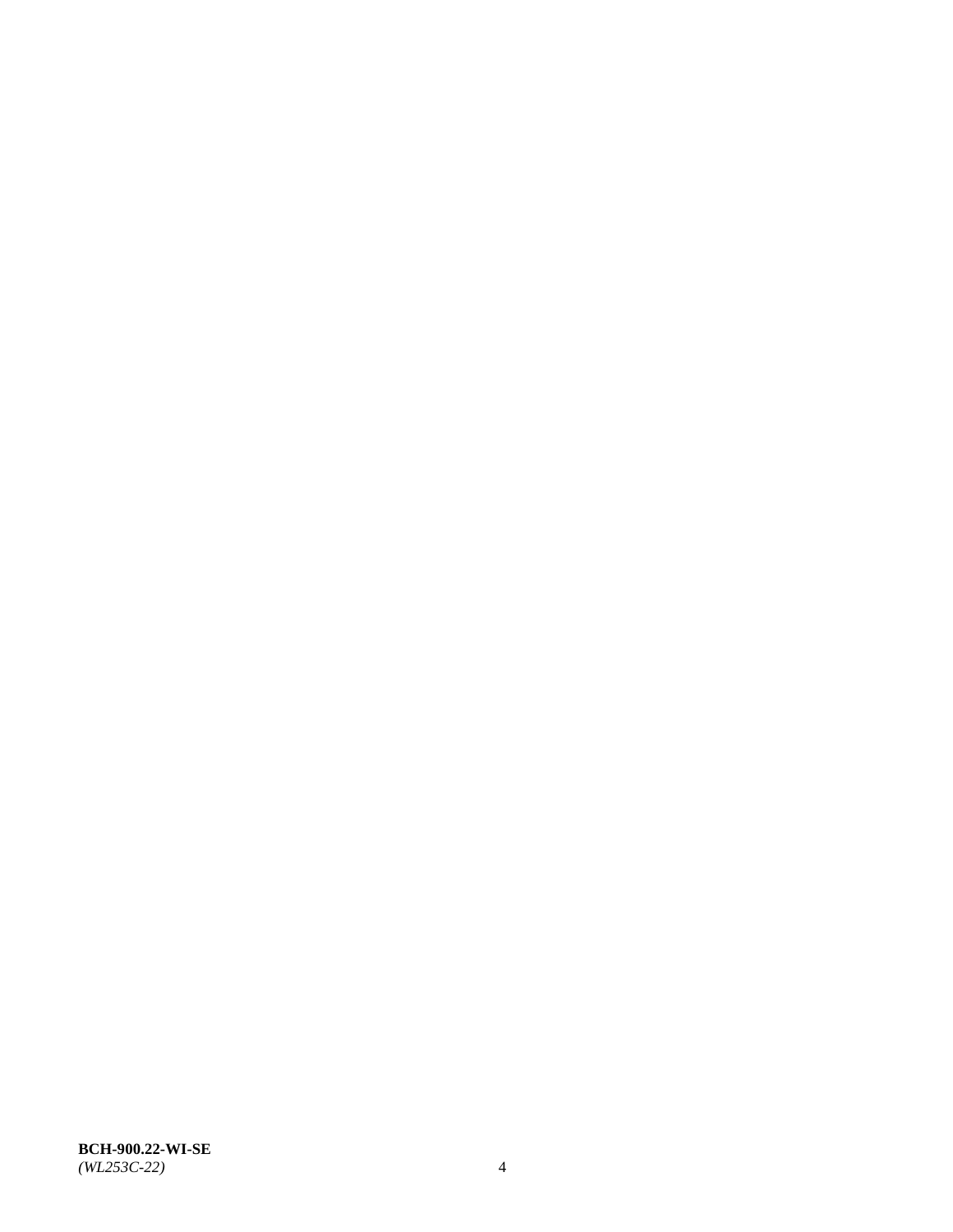### **DEDUCTIBLES AND OUT-OF-POCKET LIMITS**

#### **Individual calendar year deductible**

| <b>Network Benefits</b> | <b>Non-Network Benefits</b> |
|-------------------------|-----------------------------|
| \$5,000                 | \$10,000                    |

### **Family calendar year deductible**

| <b>Network Benefits</b> | <b>Non-Network Benefits</b> |
|-------------------------|-----------------------------|
| \$10,000                | \$20,000                    |

Separate deductibles must be satisfied under the Network Benefits and Non-Network Benefits.

Your plan has an embedded deductible. This means once an Insured meets the individual deductible, the plan begins paying benefits for that person. If two or more members of the family meet the family deductible, the plan begins paying benefits for all members of the family, regardless of whether each Insured has met the individual deductible. However, an Insured may not contribute more than the individual deductible toward the family deductible.

Any amounts paid or reimbursed by a third party, including but not limited to: point of service rebates, manufacturer coupons, manufacturer debits cards or other forms of direct reimbursement to an Insured for a product or service, will not apply toward your deductible, to the extent permitted under state and federal law.

#### **Individual calendar year out-of-pocket limit**

| Network Benefits | <b>Non-Network Benefits</b> |
|------------------|-----------------------------|
| \$6,750          | \$30,000                    |

#### **Family calendar year out-of-pocket limit**

| <b>Network Benefits</b> | <b>Non-Network Benefits</b> |
|-------------------------|-----------------------------|
| \$13,500                | \$60,000                    |

Separate Out-of-Pocket Limits must be satisfied under Network Benefits and Non-Network Benefits.

Non-Network Benefits above the usual and customary charge will not apply to the individual or family Out-of-Pocket Limit.

Non-Network Benefits for transplant surgery do not apply to the Out-of-Pocket Limit.

Any amounts paid or reimbursed by a third party, including but not limited to: point of service rebates, manufacturer coupons, manufacturer debit cards or other forms of direct reimbursement to an Insured for a product or service, will not apply as an out-of-pocket expense, to the extent permitted under state and federal law.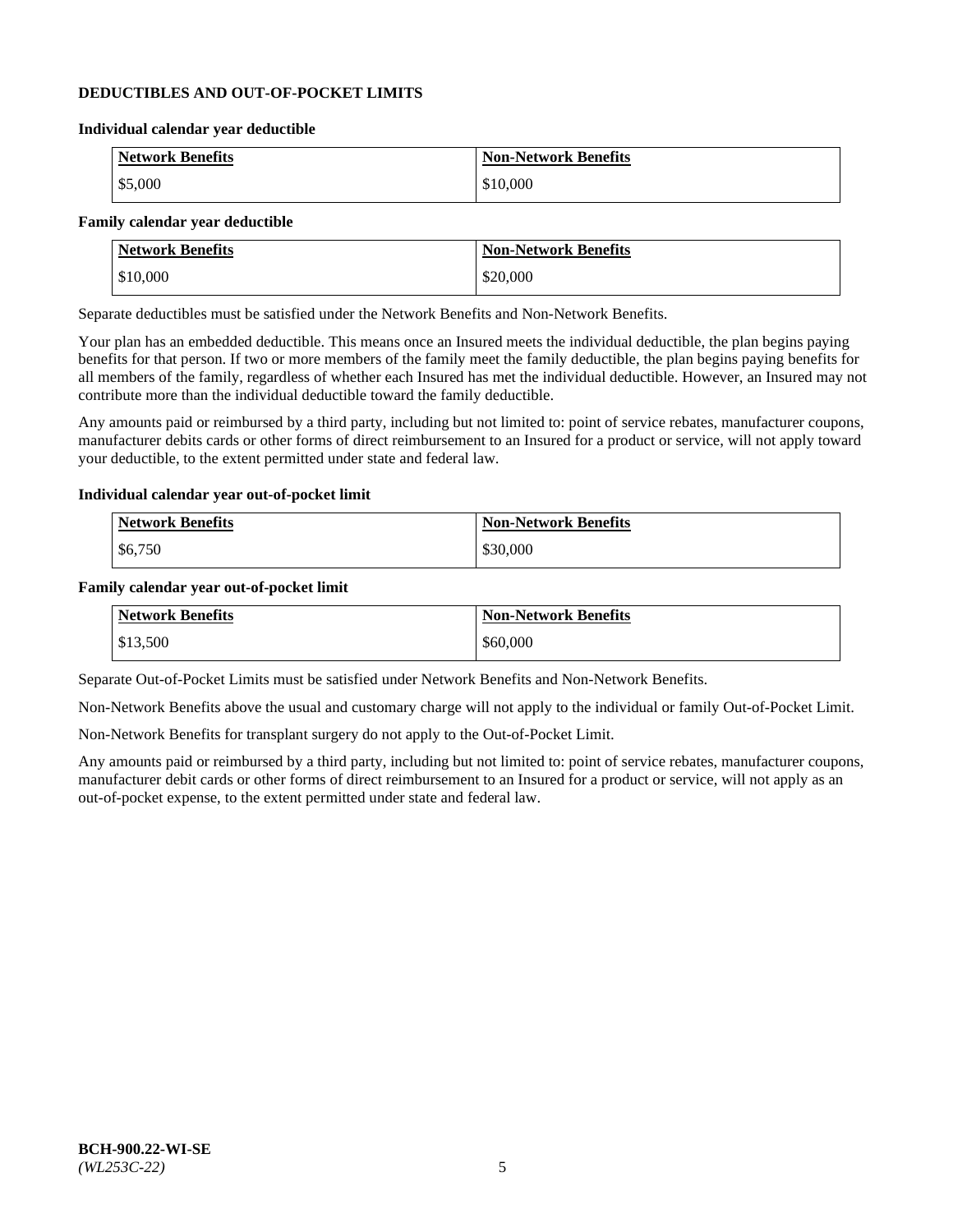# **AMBULANCE AND MEDICAL TRANSPORTATION**

### **Covered Services:**

We cover ambulance and medical transportation for medical emergencies.

We also cover medically necessary, non-emergency transportation if it meets our medical coverage criteria. Covered services and supplies are based on established medical policies, which are subject to periodic review and modification by the medical directors. These medical policies (medical coverage criteria) and applicable prior authorization requirements are available by calling Member Services, or logging on to your "*my*HealthPartners" account a[t healthpartners.com.](https://www.healthpartners.com/hp/index.html)

| Network Benefits              | <b>Non-Network Benefits</b> |
|-------------------------------|-----------------------------|
| 100% of the charges incurred. | See Network Benefits.       |

#### **Not Covered:**

See "Services Not Covered" in the Certificate.

# **AUTISM SERVICES**

## **Covered Services:**

We cover prior authorized evidence-based intensive-level and nonintensive-level treatment of autism spectrum disorders (autism disorder, Asperger's syndrome or pervasive development disorder not otherwise specified).

Covered services are based on established medical policies, which are subject to periodic review and modification by the medical directors. These medical policies (medical coverage criteria) are available by calling Member Services, or logging on to your "*my*HealthPartners" account at [healthpartners.com.](https://www.healthpartners.com/hp/index.html)

Your network provider will coordinate the prior authorization process for any autism treatment services. You may call Member Services at 952-883-5000 or toll-free at 855-813-3888 if you have any questions or concerns regarding the authorization process.

Please call Member Services at 952-883-5000 or toll-free at 855-813-3888 to request authorization for autism treatment services from a non-network provider.

**Intensive-level services** for children diagnosed with autism spectrum disorders. Intensive-level services must begin on or after 2 years of age and end before 9 years of age. Intensive-level services, on average, are services provided for more than 20 hours of treatment per week. (The average number of hours a week is calculated over a six-month period.)

| Network Benefits                         | <b>Non-Network Benefits</b>              |
|------------------------------------------|------------------------------------------|
| 100% of the charges incurred.            | 50% of the charges incurred.             |
| Limited to 240 visits per calendar year. | Limited to 240 visits per calendar year. |

The maximum number of visits is combined for Network Benefits and Non-Network Benefits. Visit limits are based on the minimum coverage amounts available at the time of publication. Additional visits may be available if required due to revised minimum coverage amounts being issued by the Office of the Commissioner of Insurance. See our medical coverage criteria for current visit limits.

#### **Intensive-level services lifetime maximum benefit**

| Network Benefits                                                     | <b>Non-Network Benefits</b>                                          |
|----------------------------------------------------------------------|----------------------------------------------------------------------|
| 4 years of cumulative services under this plan or any<br>other plan. | 4 years of cumulative services under this plan or any<br>other plan. |

The Lifetime Maximum Benefit is combined for Network Benefits and Non-Network Benefits.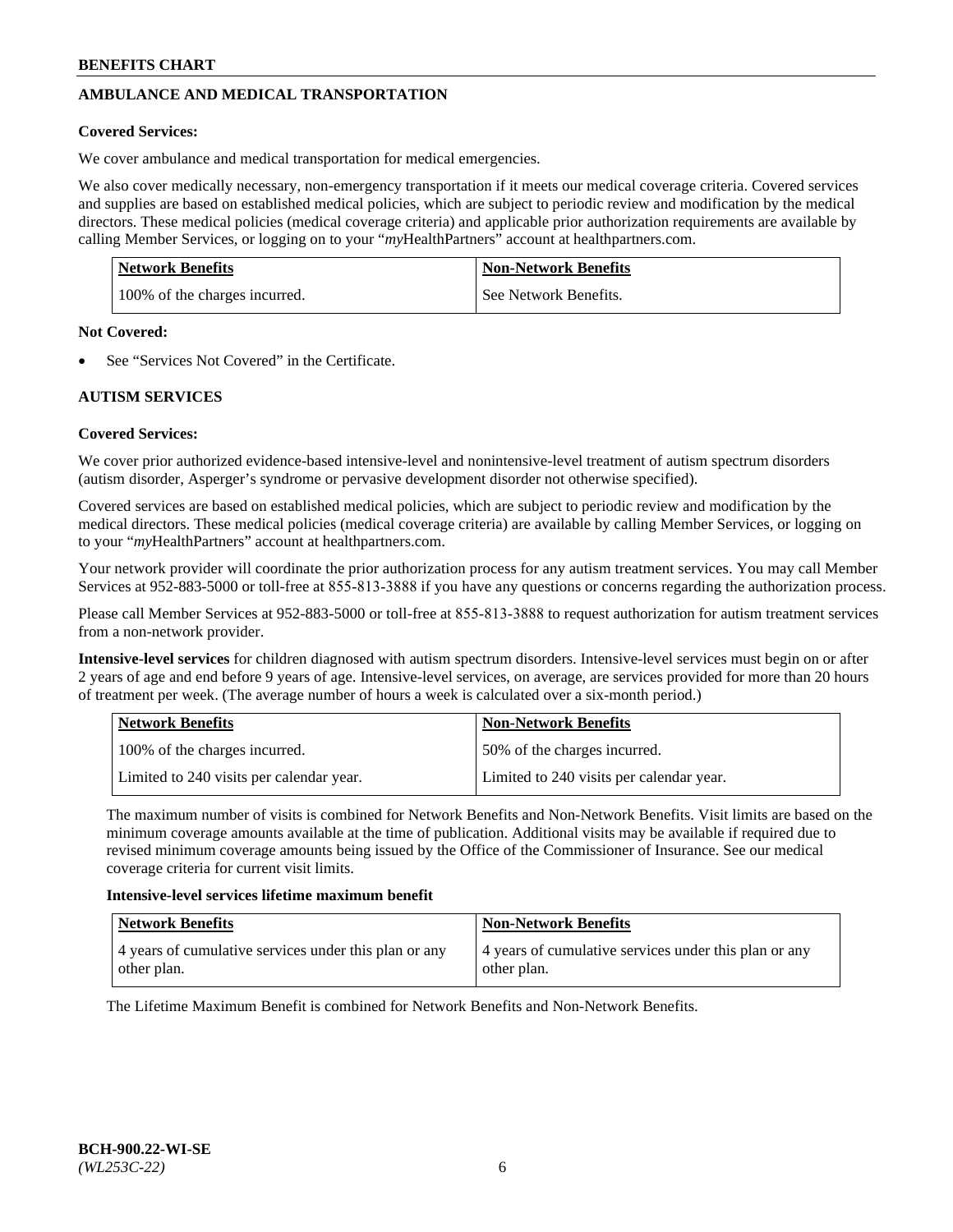**Nonintensive-level services** for Insureds diagnosed with autism spectrum disorders

| Network Benefits                         | <b>Non-Network Benefits</b>              |
|------------------------------------------|------------------------------------------|
| 100% of the charges incurred.            | 50% of the charges incurred.             |
| Limited to 120 visits per calendar year. | Limited to 120 visits per calendar year. |

The maximum number of visits is combined for Network Benefits and Non-Network Benefits. Visit limits are based on the minimum coverage amounts available at the time of publication. Additional visits may be available if required due to revised minimum coverage amounts being issued by the Office of the Commissioner of Insurance. See our medical coverage criteria for current visit limits.

## **Not Covered:**

See "Services Not Covered" in the Certificate.

# **BEHAVIORAL HEALTH SERVICES**

## **Covered Services:**

Covered services are based on established medical policies, which are subject to periodic review and modification by the medical directors. These medical policies (medical coverage criteria) are available by calling Member Services, or logging on to your "*my*HealthPartners" account at [healthpartners.com.](https://www.healthpartners.com/hp/index.html)

**Transitional treatment services:** These are services for the treatment of nervous or mental disorders and substance use disorders which are provided to an Insured in a less restrictive manner than are inpatient hospital services but in a more intensive manner than are outpatient services. Transitional treatment services are services offered by a provider, and certified by the Wisconsin Department of Health Services for each of the following (except the last bulleted item):

- Mental health services for covered adults in a day treatment program.
- Mental health services for covered children in a day hospital treatment program.
- Services for persons with chronic mental illness provided through a community support program.
- Residential treatment programs for covered persons with substance use disorder.
- Substance use disorder services in a day treatment program.
- Services for persons who are experiencing a mental health crisis or who are in a situation likely to turn into a mental health crisis if support is not provided.
- Intensive outpatient programs for the treatment of psychoactive substance use disorders provided in accordance with the patient placement criteria of the American Society of Addiction Medicine.

## **Mental health services**

We cover services for mental health diagnoses as described in the Diagnostic and Statistical Manual of Mental Disorders – Fifth Edition (DSM 5) (most recent edition).

We provide coverage for mental health treatment ordered by a Wisconsin court under a valid court order that is issued on the basis of a behavioral care evaluation performed by a licensed psychiatrist or doctoral level licensed psychologist, which includes a diagnosis and an individual treatment plan for care in the most appropriate, least restrictive environment. We must be given a copy of the court order and the behavioral care evaluation, and the service must be a covered benefit under this plan, and the service must be provided by a network provider, or other provider as required by law.

**Outpatient services:** We cover medically necessary outpatient professional mental health services for evaluation, crisis intervention, and treatment of mental health disorders.

A comprehensive diagnostic assessment will be used as the basis for a determination by a mental health professional, concerning the appropriate treatment and the extent of services required.

Outpatient services we cover for a diagnosed mental health condition include the following:

- Individual, group, family and multi-family therapy.
- Medication management provided by a physician, certified nurse practitioner, or physician's assistant.
- Psychological testing services for the purposes of determining the differential diagnoses and treatment planning for patients currently receiving behavioral health services.
- Partial hospitalization services in a licensed hospital or community mental health center.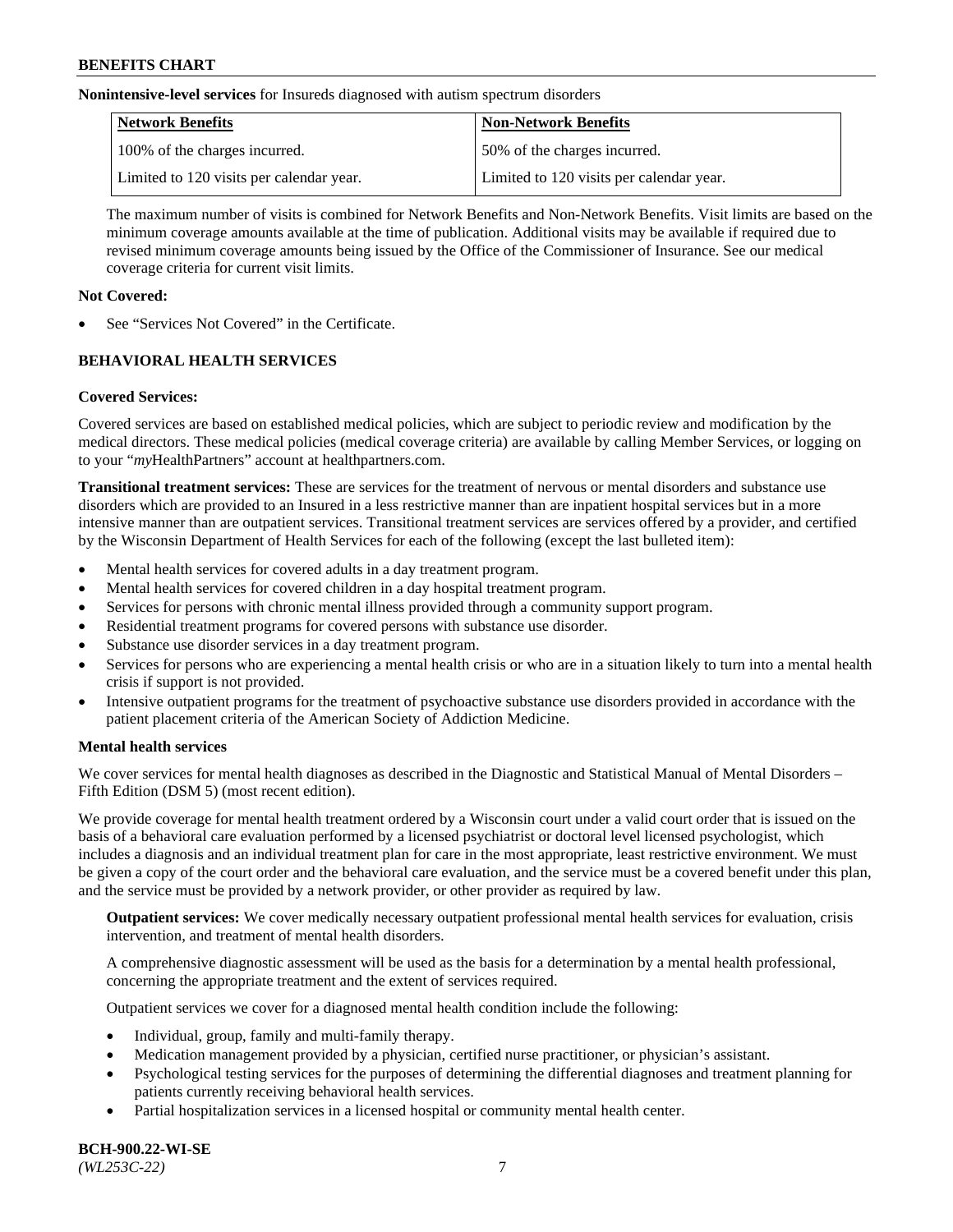- Psychotherapy and nursing services provided in the home if authorized by us.
- Treatment for gender dysphoria.

### **Mental health office visits**

| <b>Network Benefits</b>                                                                                                               | <b>Non-Network Benefits</b>  |
|---------------------------------------------------------------------------------------------------------------------------------------|------------------------------|
| 100% of the charges incurred, subject to a<br>copayment of \$30 per visit.                                                            | 50% of the charges incurred. |
| For family therapy, only one copayment will be<br>charged, regardless of the number of Insureds primarily<br>involved in the therapy. |                              |

### **Group therapy in an office**

| <b>Network Benefits</b>                                                    | <b>Non-Network Benefits</b>  |
|----------------------------------------------------------------------------|------------------------------|
| 100% of the charges incurred, subject to a<br>copayment of \$15 per visit. | 50% of the charges incurred. |

#### **Mental health outpatient hospital serivces**

| Network Benefits              | <b>Non-Network Benefits</b>  |
|-------------------------------|------------------------------|
| 100% of the charges incurred. | 50% of the charges incurred. |

### **Inpatient services, including mental health residential treatment services:** We cover the following:

- Medically necessary inpatient services in a hospital and professional services for treatment of mental health disorders. Medical stabilization is covered under inpatient hospital services in the "Hospital and Skilled Nursing Facility Services" section.
- Medically necessary mental health residential treatment services. This care must be authorized by us and provided by a hospital or residential behavioral health treatment facility licensed by the local state or Department of Health and Human Services. Services not covered under this benefit include halfway houses, group homes, extended care facilities, shelter services, correctional services, detention services, transitional services, group residential services, foster care services and wilderness programs.

| <b>Network Benefits</b>       | <b>Non-Network Benefits</b>  |
|-------------------------------|------------------------------|
| 100% of the charges incurred. | 50% of the charges incurred. |

**Transitional treatment services:** We cover transitional treatment services described above for treatment of mental and nervous disorders.

| Network Benefits              | <b>Non-Network Benefits</b>  |
|-------------------------------|------------------------------|
| 100% of the charges incurred. | 50% of the charges incurred. |

#### **Substance use disorder treatment services**

We cover medically necessary services for assessments by a licensed alcohol and drug counselor and treatment of substance use disorders as defined in the latest edition of the DSM 5.

**Outpatient services:** We cover medically necessary outpatient professional services for diagnosis and treatment of substance use disorders. Substance use disorder treatment services must be provided by a program licensed by the local Department of Health Services.Outpatient services we cover for a diagnosed substance use disorder include the following: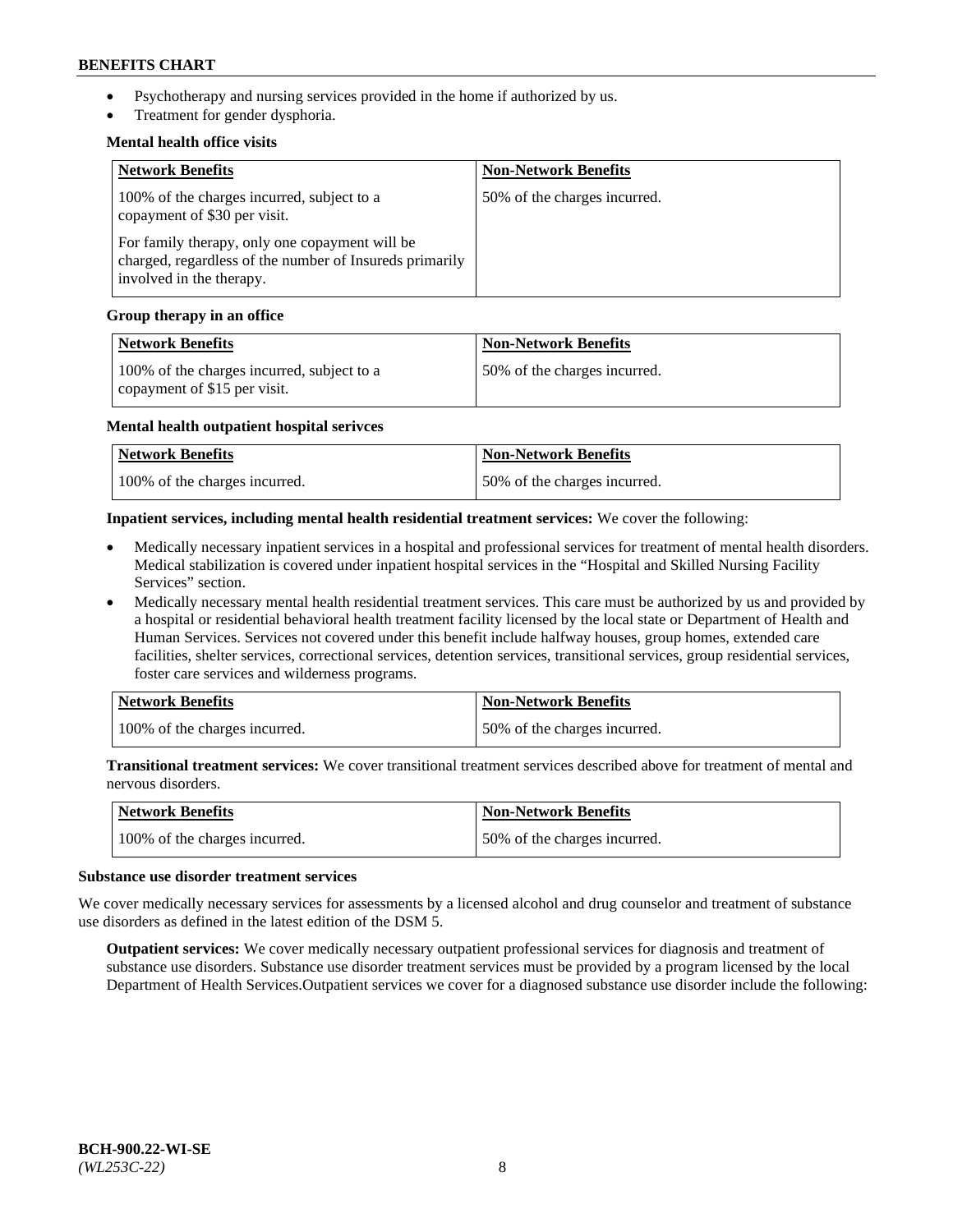- Individual, group, family, and multi-family therapy provided in an office setting.
- Opiate replacement therapy including methadone and buprenorphine treatment.

#### **Substance use disorder treatment office visits**

| <b>Network Benefits</b>                                                    | <b>Non-Network Benefits</b>  |
|----------------------------------------------------------------------------|------------------------------|
| 100% of the charges incurred, subject to a<br>copayment of \$30 per visit. | 50% of the charges incurred. |

### **Substance use disorder treatment outpatient hospital serivces**

| Network Benefits              | <b>Non-Network Benefits</b>  |
|-------------------------------|------------------------------|
| 100% of the charges incurred. | 50% of the charges incurred. |

**Inpatient services:** We cover the following:

- Medically necessary inpatient services in a hospital or a licensed residential primary treatment center.
- Services provided in a hospital that is licensed by the local state and accredited by Medicare.
- Detoxification services in a hospital or community detoxification facility if it is licensed by the local Department of Health Services.

| Network Benefits              | <b>Non-Network Benefits</b>  |
|-------------------------------|------------------------------|
| 100% of the charges incurred. | 50% of the charges incurred. |

**Transitional treatment services:** We cover transitional treatment services described above for treatment of substance use disorders.

| Network Benefits              | <b>Non-Network Benefits</b>  |
|-------------------------------|------------------------------|
| 100% of the charges incurred. | 50% of the charges incurred. |

**Out-of-area services for Wisconsin students:** If a dependent child is a student in a school located in Wisconsin, but outside of our service area, we cover mental health and substance use disorder services as required under Wisconsin Statute 609.655.

- The student may have a clinical assessment from a local, non-network mental health or substance use disorder treatment provider at the network benefit level when prior authorized by us.
- If outpatient services are recommended in the clinical assessment, five outpatient visits from a non-network provider will be covered at the network benefit level.
- Our Medical Director will determine the need for continuing treatment by the non-network provider; additional visits may be approved.
- Coverage for the outpatient services will not be provided if the recommended treatment would keep the student from attending school on a regular basis or if the student is no longer attending the school full-time.

This benefit is subject to the limitations shown in this "Behavioral Health Services" section.

| <b>Network Benefits</b>       | <b>Non-Network Benefits</b> |
|-------------------------------|-----------------------------|
| 100% of the charges incurred. | Not applicable.             |

A dependent child enrolled in a school outside of the state of Wisconsin is not eligible for this benefit.

## **Not Covered:**

See "Services Not Covered" in the Certificate.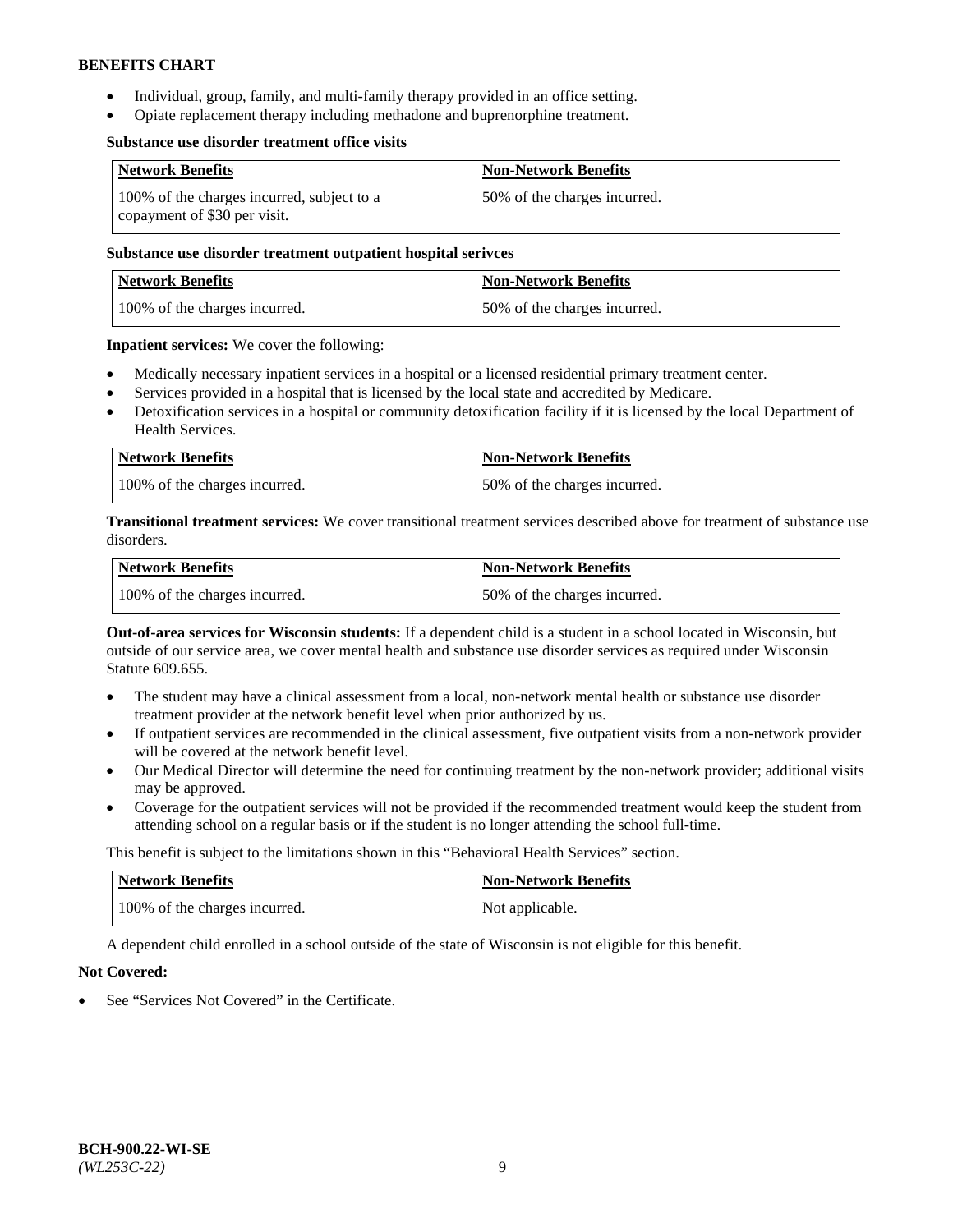# **CHIROPRACTIC SERVICES**

## **Covered Services:**

We cover chiropractic services for rehabilitative care. Chiropractic services are adjustments to any abnormal articulations of the human body, especially those of the spinal column, for the purpose of giving freedom of action to impinged nerves that may cause pain or deranged function.

Massage therapy which is performed in conjunction with other treatment/modalities by a chiropractor, is part of a prescribed treatment plan and is not billed separately is covered.

| Network Benefits                                                           | <b>Non-Network Benefits</b>  |
|----------------------------------------------------------------------------|------------------------------|
| 100% of the charges incurred, subject to a<br>copayment of \$60 per visit. | 50% of the charges incurred. |

# **Not Covered:**

- Massage therapy for the purpose of comfort or convenience of the Insured.
- See "Services Not Covered" in the Certificate.

# **CLINICAL TRIALS**

# **Covered Services:**

We cover certain routine services if you participate in a Phase I, Phase II, Phase III or Phase IV approved clinical trial that is conducted in relation to the prevention, detection, or treatment of cancer or other life-threatening disease or condition as defined in the Affordable Care Act. Approved clinical trials include (1) federally funded trials when the study or investigation is approved or funded by any of the federal agencies defined in the Public Health Services Act, section 2709 (d) (1) (A); (2) the study or investigation is conducted under an investigational new drug application reviewed by the Food and Drug Administration; and (3) the study or investigation is a drug trial that is exempt from having such an investigational new drug application. We cover routine patient costs for services that would be eligible under the Certificate and this Benefits Chart if the service were provided outside of a clinical trial.

| <b>Network Benefits</b>                                 | <b>Non-Network Benefits</b>                           |
|---------------------------------------------------------|-------------------------------------------------------|
| Coverage level is same as corresponding Network         | Coverage level is same as corresponding               |
| Benefits, depending on type of service provided such as | Non-Network Benefits, depending on type of service    |
| Office Visits for Illness or Injury, Inpatient or       | provided such as Office Visits for Illness or Injury, |
| <b>Outpatient Hospital Services.</b>                    | Inpatient or Outpatient Hospital Services.            |

# **Not Covered:**

- The investigative or experimental item, device or service itself.
- Items or services that are provided solely to satisfy data collection and analysis needs and that are not used in the direct clinical management of the patient.
- A service that is clearly inconsistent with widely accepted and established standards of care for a particular diagnosis.
- See "Services Not Covered" in the Certificate.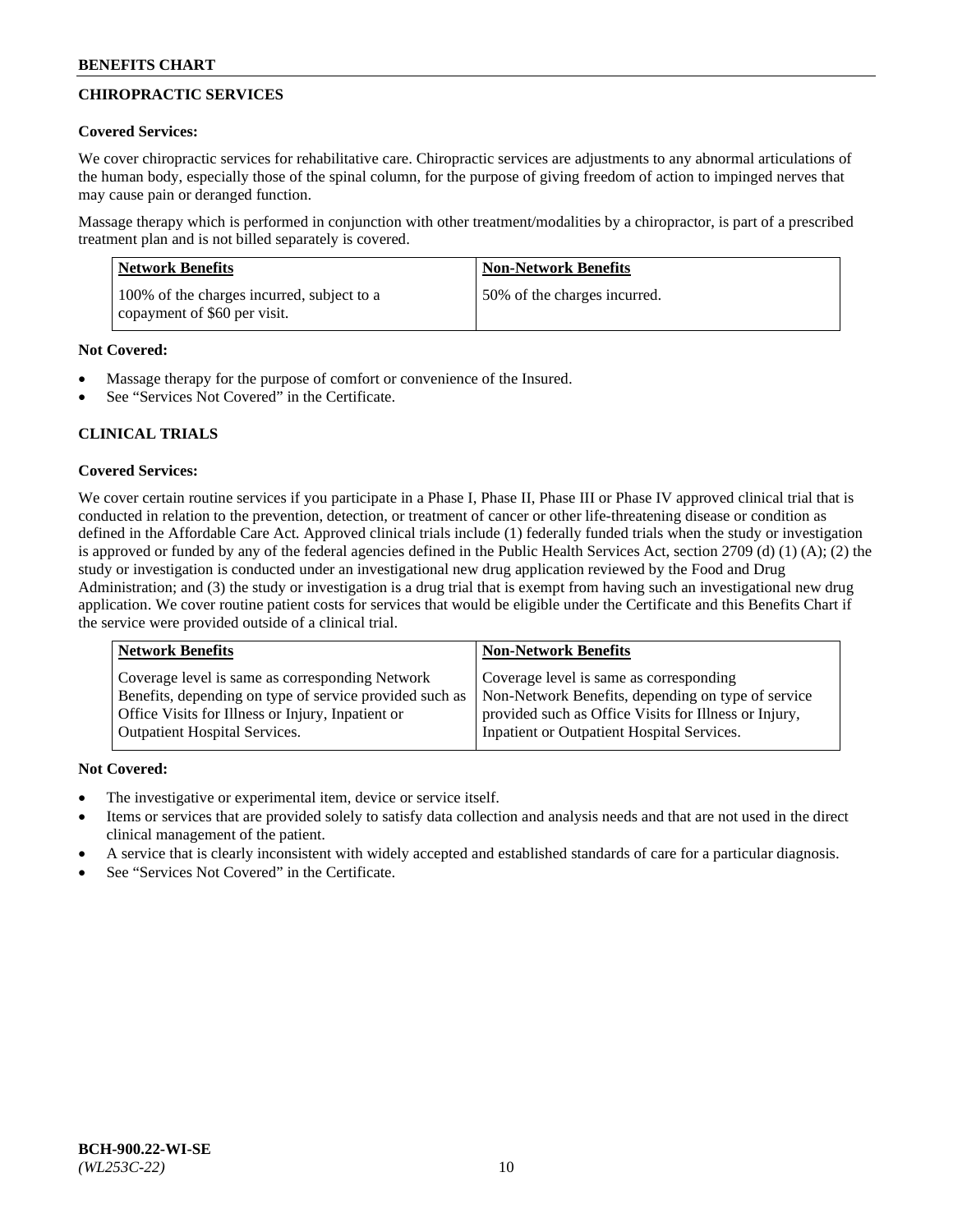# **DENTAL SERVICES**

## **Covered Services:**

We cover services as described below.

**Accidental dental services:** We cover dentally necessary services to treat and restore damage done to sound, natural, unrestored teeth as a result of an accidental injury. Coverage is for damage caused by external trauma to face and mouth only, not for cracked or broken teeth, which result from biting or chewing. We cover restorations, root canals, crowns and replacement of teeth lost that are directly related to the accident in which the Insured was involved. We cover initial exam, x-rays and palliative treatment including extractions, and other oral surgical procedures directly related to the accident. Subsequent treatment must be initiated within the specified time-frame and must be directly related to the accident. We do not cover restoration and replacement of teeth that are not "sound and natural" at the time of the accident.

Full mouth rehabilitations to correct occlusion (bite) and malocclusion (misaligned teeth not due to the accident) are not covered.

When an implant-supported dental prosthetic treatment is pursued, the accidental dental benefit will be applied to the prosthetic procedure. Benefits are limited to the amount that would be paid toward the placement of a removable dental prosthetic appliance that could be used in the absence of implant treatment. Care must be provided or pre-authorized by a HealthPartners dentist.

| Network Benefits              | <b>Non-Network Benefits</b>  |
|-------------------------------|------------------------------|
| 100% of the charges incurred. | 50% of the charges incurred. |

For all accidental dental services, treatment and/or restoration must be initiated within six months of the date of the injury. Coverage is limited to the initial course of treatment and/or initial restoration. Services must be provided within 24 months of the date of injury to be covered.

### **Medical referral dental services**

**Medically necessary outpatient dental services:** We cover medically necessary outpatient dental services. Coverage is limited to dental services required for treatment of an underlying medical condition, e.g., removal of teeth to complete radiation treatment for cancer of the jaw, cysts and lesions.

| Network Benefits              | <b>Non-Network Benefits</b>  |
|-------------------------------|------------------------------|
| 100% of the charges incurred. | 50% of the charges incurred. |

**Medically necessary hospitalization and anesthesia for dental care:** We cover medically necessary hospitalization for dental care. This is limited to charges incurred by an Insured who: (1) is a child under age  $5$ ; (2) is severely disabled; (3) has a medical condition, and requires hospitalization or general anesthesia for dental care treatment; or (4) is a child between ages 5 and 12 and care in dental offices has been attempted unsuccessfully and usual methods of behavior modification have not been successful, or when extensive amounts of restorative care, exceeding four appointments, are required. Coverage is limited to facility and anesthesia charges. Oral surgeon/dentist professional fees are not covered. The following are examples, though not all-inclusive, of medical conditions which may require hospitalization for dental services: severe asthma, severe airway obstruction or hemophilia. Hospitalization required due to the behavior of the Insured or due to the extent of the dental procedure is not covered.

| Network Benefits              | <b>Non-Network Benefits</b>  |
|-------------------------------|------------------------------|
| 100% of the charges incurred. | 50% of the charges incurred. |

**Medical complications of dental care:** We cover medical complications of dental care. Treatment must be medically necessary care and related to medical complications of non-covered dental care, including complications of the head, neck, or substructures.

| Network Benefits              | <b>Non-Network Benefits</b>  |
|-------------------------------|------------------------------|
| 100% of the charges incurred. | 50% of the charges incurred. |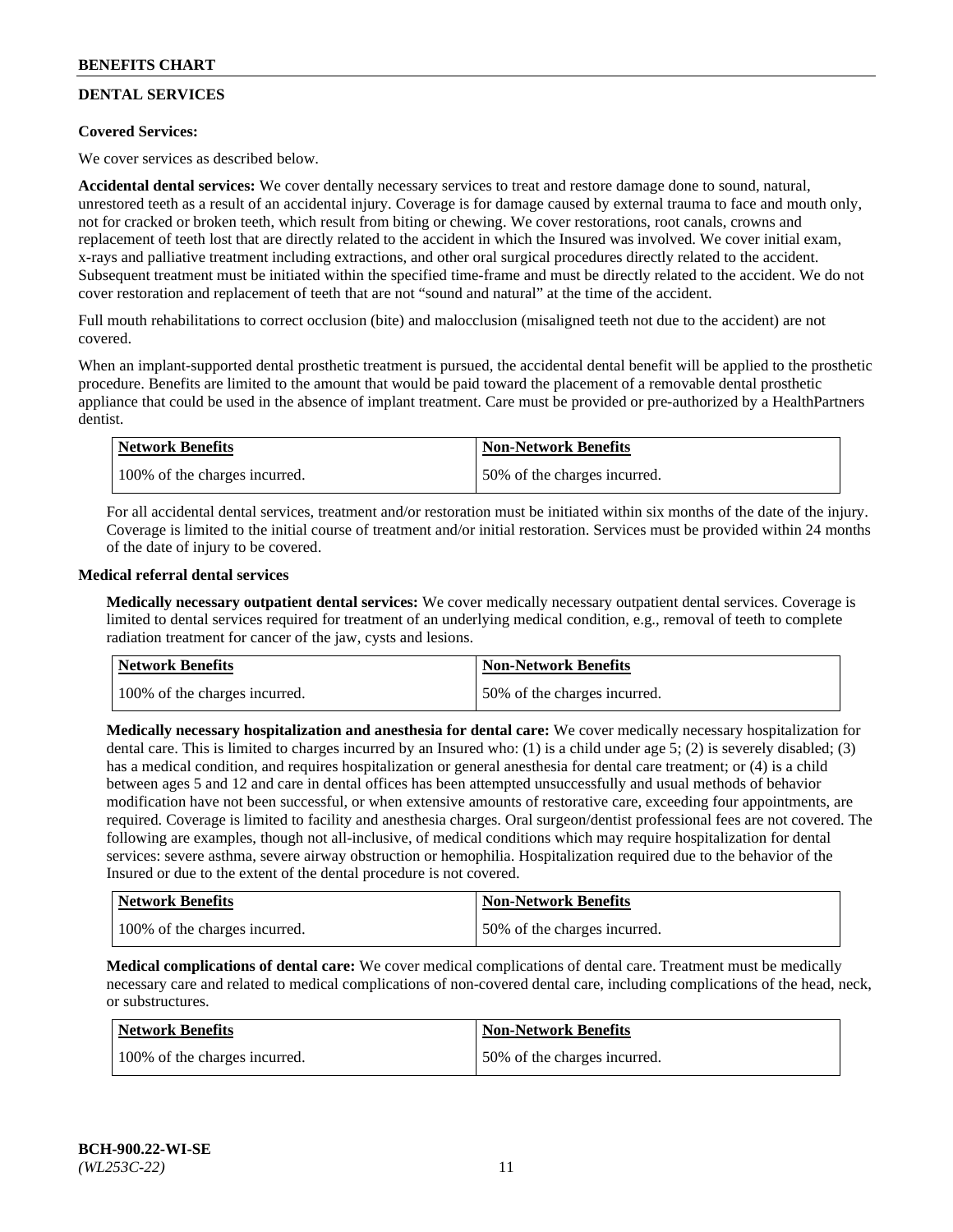**Oral surgery:** We cover oral surgery. Coverage is limited to treatment of medical conditions requiring oral surgery, such as treatment of oral neoplasm, non-dental cysts, fracture of the jaws, trauma of the mouth and jaws, and any other oral surgery procedures provided as medically necessary dental services.

| <b>Network Benefits</b>       | <b>Non-Network Benefits</b>  |
|-------------------------------|------------------------------|
| 100% of the charges incurred. | 50% of the charges incurred. |

**Treatment of cleft lip and cleft palate:** We cover treatment of cleft lip and cleft palate of a dependent child, including orthodontic treatment and oral surgery directly related to the cleft. Dental services which are not required for the treatment of cleft lip or cleft palate are not covered. If a dependent child covered under the Certificate and Benefits Chart is also covered under a dental plan which includes orthodontic services, that dental plan shall be considered primary for the necessary orthodontic services. Oral appliances are subject to the same copayment, conditions and limitations as durable medical equipment.

| <b>Network Benefits</b>                               | <b>Non-Network Benefits</b>                            |
|-------------------------------------------------------|--------------------------------------------------------|
| Coverage level is same as corresponding Network       | Coverage level is same as corresponding                |
| Benefits, depending on type of service provided, such | Non-Network Benefits, depending on type of service     |
| as Office Visits for Illness or Injury, Inpatient or  | provided, such as Office Visits for Illness or Injury, |
| <b>Outpatient Hospital Services.</b>                  | Inpatient or Outpatient Hospital Services.             |

**Treatment of temporomandibular disorder (TMD) and craniomandibular disorder (CMD):** We cover diagnostic procedures, surgical treatment and non-surgical treatment (including intraoral splint therapy devices) for temporomandibular disorder (TMD) and craniomandibular disorder (CMD), which is medically necessary care. Dental services which are not required to directly treat TMD or CMD are not covered.

| <b>Network Benefits</b>       | <b>Non-Network Benefits</b>  |
|-------------------------------|------------------------------|
| 100% of the charges incurred. | 50% of the charges incurred. |

### **Not Covered:**

- Dental treatment, procedures or services not listed in this Benefits Chart.
- Accident-related dental services if treatment is: (1) provided to teeth which are not sound and natural; (2) to teeth which have been restored; (3) initiated beyond six months from the date of the injury; (4) received beyond the initial treatment or restoration; or (5) received beyond 24 months from the date of injury.
- Oral surgery to remove wisdom teeth.
- Orthognathic treatment or procedures and all related services.
- See "Services Not Covered" in the Certificate.

# **DIABETES AND HYPERTENSION DISEASE MANAGEMENT PROGRAM**

## **Covered Services:**

If you meet criteria for coverage, you may qualify for the Diabetes and/or Hypertension Disease Management Program.

The program covers group health coaching which focuses on weight loss, exercise, behavior modification and health education through Omada Health.

| <b>Network Benefits</b>                                     | <b>Non-Network Benefits</b> |
|-------------------------------------------------------------|-----------------------------|
| 100% of the charges incurred.<br>Deductible does not apply. | Not applicable.             |

## **Not Covered:**

See "Services Not Covered" in the Certificate.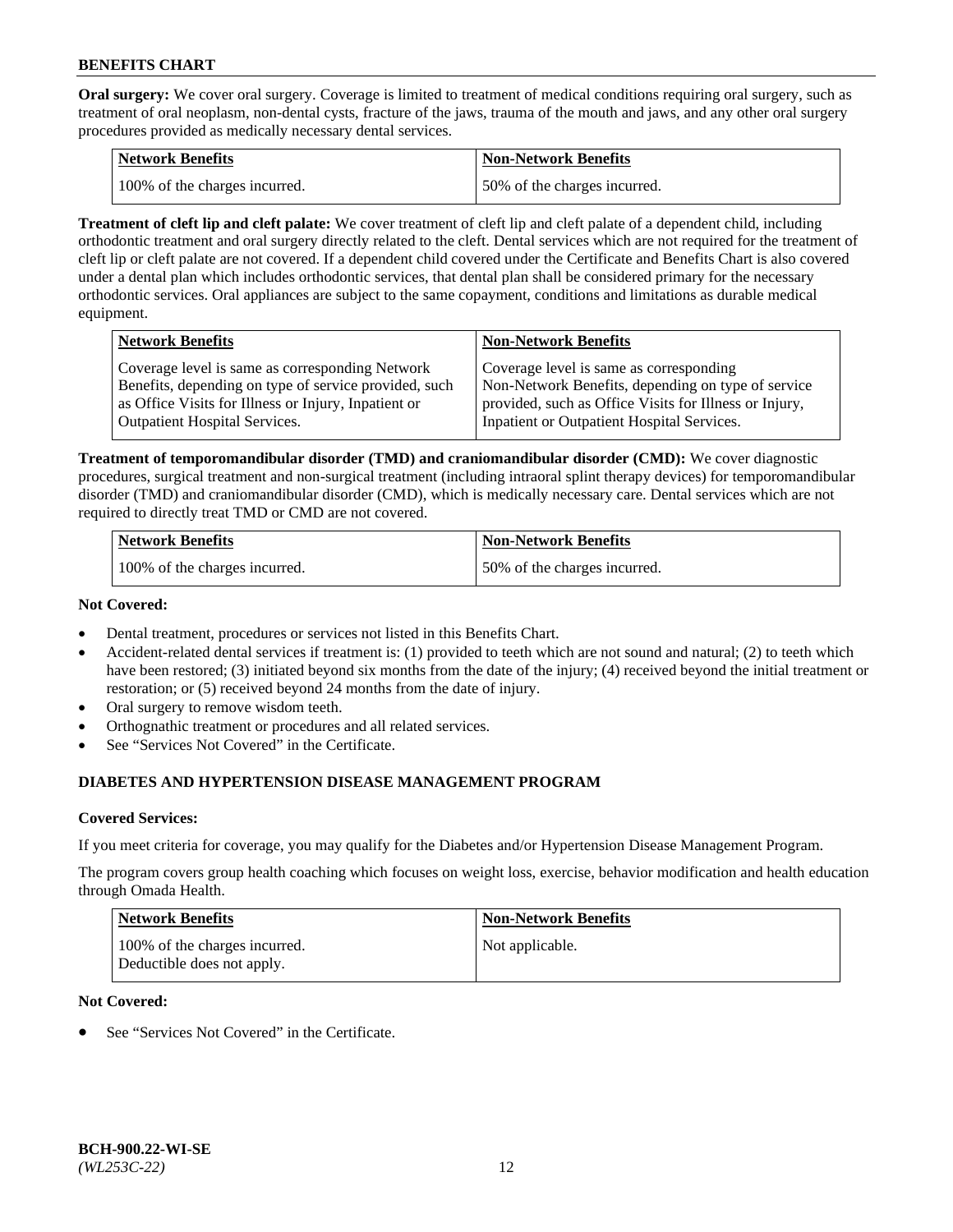# **DIABETIC EQUIPMENT AND SUPPLIES**

#### **Covered Services:**

We cover physician prescribed medically appropriate and necessary drugs and supplies used in the management and treatment of diabetes for Insureds with gestational, Type I or Type II diabetes including durable diabetic equipment and disposable supplies, as described below.

Certain items are only covered if your condition meets our coverage criteria and obtained through an authorized vendor. For more information on what we cover and any prior authorization requirements, call Member Services or log on to your "*my*HealthPartners" account at [healthpartners.com.](http://www.healthpartners.com/)

Insulin and medications for diabetes are covered as outpatient drugs under the "Prescription Drug Services" section.

**Pumps and pump supplies.** These include diabetic insulin pumps, diabetic infusion pumps and infusion pump supplies such as infusion sets, tubing, connectors and syringe reservoirs.

| <b>Network Benefits</b>                                                                 | <b>Non-Network Benefits</b>  |
|-----------------------------------------------------------------------------------------|------------------------------|
| Pumps received at a pharmacy:<br>100% of the charges incurred.                          | 50% of the charges incurred. |
| Pumps received from a non-pharmacy<br>approved vendor:<br>100% of the charges incurred. |                              |

### **All other durable equipment and diabetic supplies**

Durable Diabetic Equipment and Supplies. These include continuous glucose monitoring system (CGMS), transmitter, sensors and receivers, diabetic blood glucose monitors and control/calibrating solutions (for checking accuracy or testing equipment and test strips).

Disposable Diabetic Supplies. These are one-time use supplies, including syringes, lancets, lancet devices, blood and urine ketone test strips, and needles.

Certain diabetic supplies and equipment must be purchased at a pharmacy.

| <b>Network Benefits</b>                                                                                               | <b>Non-Network Benefits</b>  |
|-----------------------------------------------------------------------------------------------------------------------|------------------------------|
| If received through a pharmacy:<br>100% of the charges incurred.                                                      | 50% of the charges incurred. |
| If received through a non-pharmacy provider:<br>100% of the charges incurred if purchased from an<br>approved vendor. |                              |

#### **Limitations:**

- No more than a 93-day supply of diabetic supplies are covered and dispensed at a time.
- We require that certain diabetic supplies and equipment be purchased at a pharmacy.
- Diabetic supplies and equipment are limited to certain models and brands.
- Durable medical equipment and supplies must be obtained from or repaired by approved vendors.
- Covered services and supplies are based on established medical policies which are subject to periodic review and modification by the medical directors. Our coverage policy for diabetic supplies includes information on our required models and brands. These medical policies (medical coverage criteria) are available by calling Member Services, or logging on to your "myHealthPartners" account at [healthpartners.com.](http://www.healthpartners.com/)

## **Not Covered:**

- Replacement or repair of any covered items, if the items are (i) damaged or destroyed by misuse, abuse or carelessness, (ii) lost; or (iii) stolen.
- Duplicate or similar items.
- Labor and related charges for repair of any covered items which are more than the cost of replacement by an approved vendor.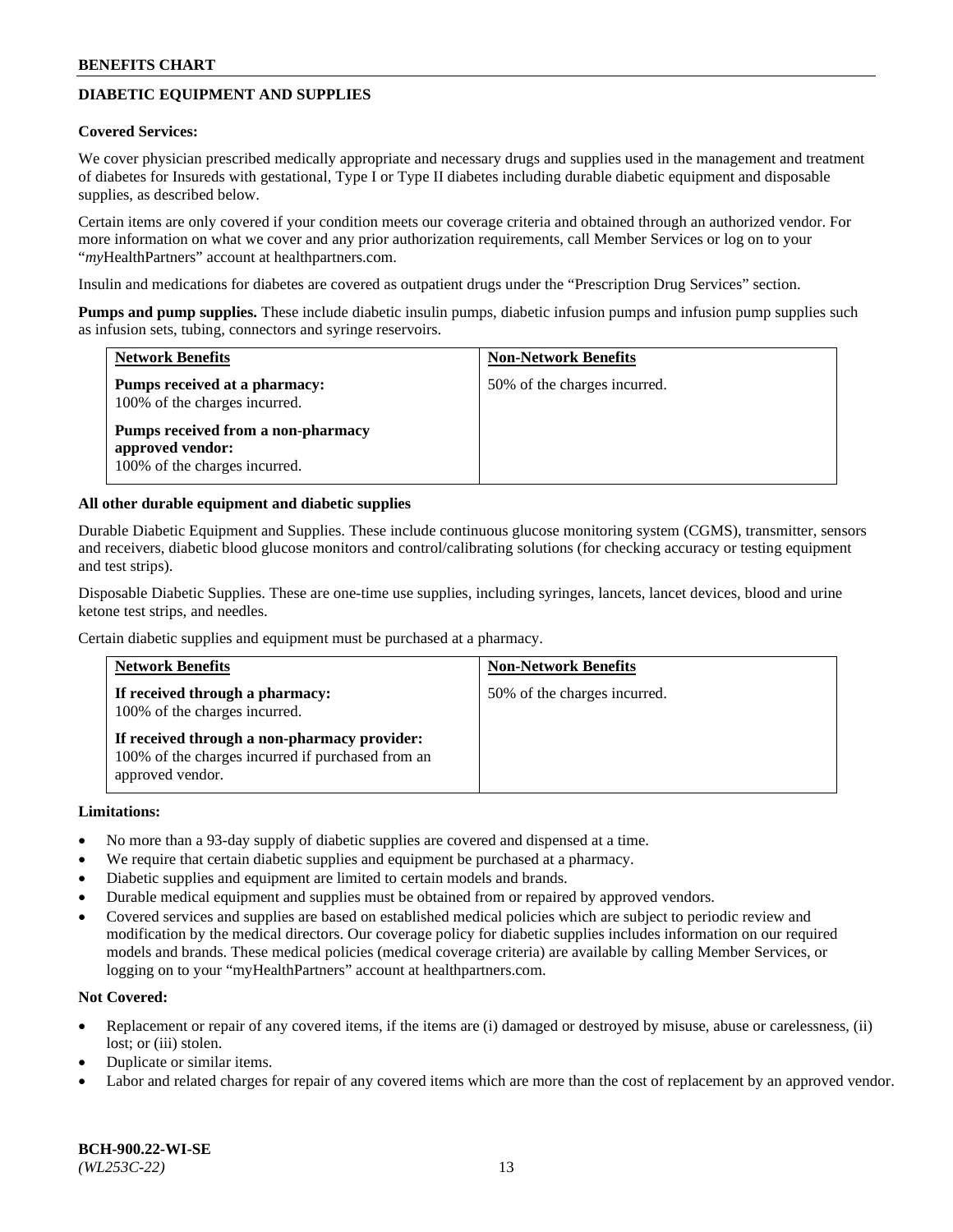- Batteries for monitors and equipment.
- Sales tax, mailing, delivery charges, service call charges.
- See "Services Not Covered" in the Certificate.

# **DIAGNOSTIC IMAGING SERVICES**

#### **Covered Services:**

We cover diagnostic imaging, when ordered by a provider and provided in a clinic or outpatient hospital facility.

For Network Benefits, non-emergent, scheduled outpatient Magnetic Resonance Imaging (MRI) and Computed Tomography (CT) must be provided at a designated facility. Your physician or facility will obtain or verify prior authorization for these services, as needed.

We cover services provided in a clinic or outpatient hospital facility. To see the benefit level for inpatient hospital or skilled nursing facility services, see benefits under "Inpatient Hospital and Skilled Nursing Facility Services".

### **Outpatient magnetic resonance imaging (MRI) and computed tomography (CT)**

| <b>Network Benefits</b>       | <b>Non-Network Benefits</b>  |
|-------------------------------|------------------------------|
| 100% of the charges incurred. | 50% of the charges incurred. |

### **All other outpatient diagnostic imaging services**

#### **Services for illness or injury**

| Network Benefits              | <b>Non-Network Benefits</b>  |
|-------------------------------|------------------------------|
| 100% of the charges incurred. | 50% of the charges incurred. |

### **Preventive services (MRI/CT procedures are not considered preventive)**

Diagnostic imaging services associated with preventive services are covered at the benefit level shown in the "Preventive Services" section of this Benefits Chart.

#### **Not Covered:**

See "Services Not Covered" in the Certificate.

# **DURABLE MEDICAL EQUIPMENT, PROSTHETICS, ORTHOTICS AND SUPPLIES**

#### **Covered Services:**

We cover equipment and services, as described below.

We cover durable medical equipment and services, prosthetics, orthotics and supplies, subject to the limitations below, including certain disposable supplies and enteral feedings.

We cover external hearing aids, cochlear implants, and related treatment prescribed by a physician or by a licensed audiologist for Insureds under 18 years of age who have hearing loss.

We also cover basic hearing aids for Insureds age 18 or older for the correction of a hearing impairment.

Osseointegrated or bone-anchored hearing aids are only covered for Insureds who have hearing loss that is not correctable by any other procedure.

Hearing aids are limited to one basic, standard hearing aid for each ear every three years.

A basic hearing aid is defined as a hearing device that consists of a microphone, amplifier, volume control, battery and receiver, which is up to date using the latest technology. It does not include upgrades above and beyond the functionality of a basic hearing aid, including, but not limited to, hearing improvements for group settings, background noise, Bluetooth/remote control functionality, or extended warranties. Charges for upgrades above the cost of a basic, standard hearing aid are not covered.

Diabetic equipment and supplies are covered under the "Diabetic Equipment and Supplies" section.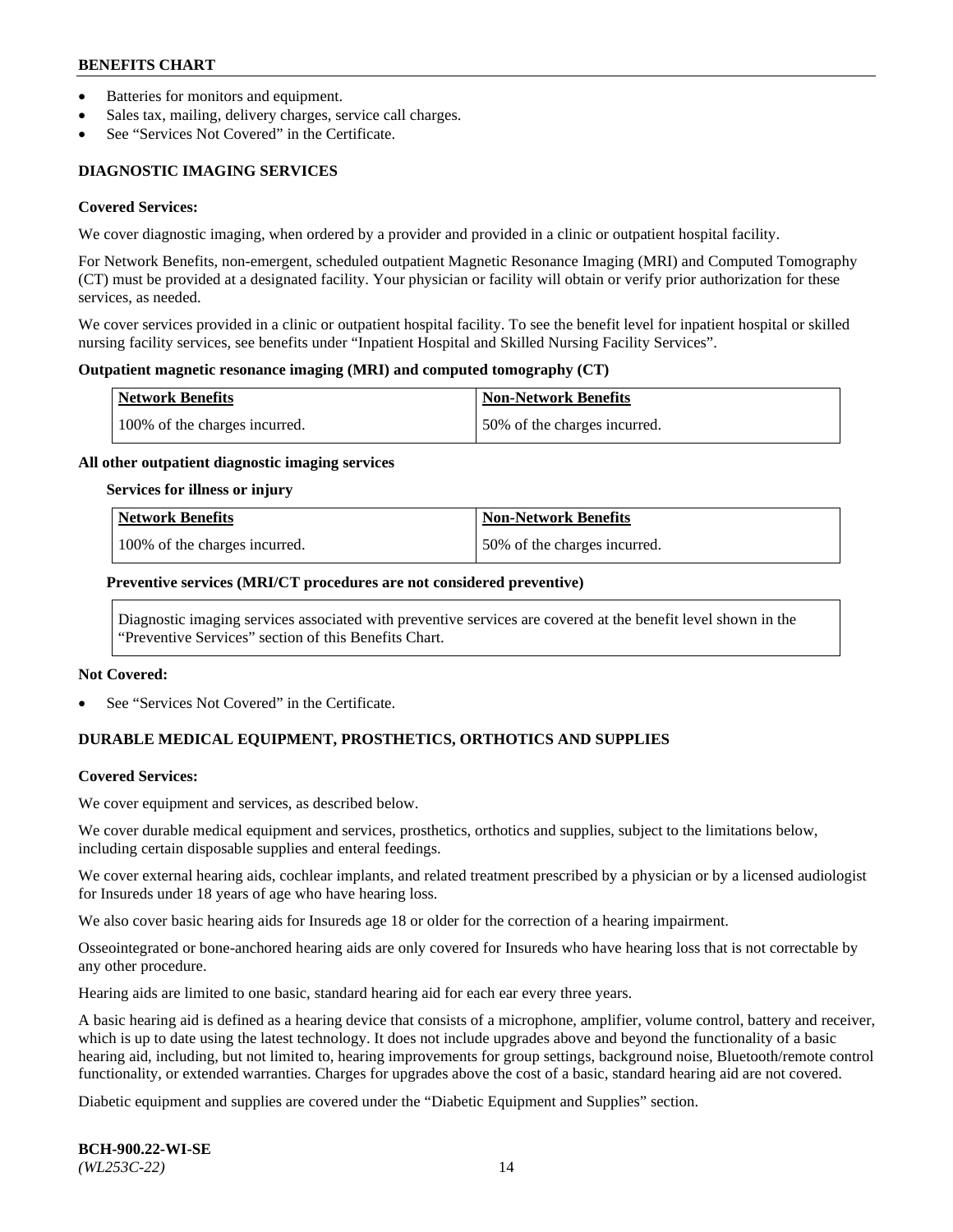## **Special dietary treatment for phenylketonuria (PKU) if it meets our medical coverage criteria**

| <b>Network Benefits</b>       | <b>Non-Network Benefits</b>  |
|-------------------------------|------------------------------|
| 100% of the charges incurred. | 50% of the charges incurred. |

### **Oral amino acid based elemental formula if it meets our medical coverage criteria**

| Network Benefits              | <b>Non-Network Benefits</b>  |
|-------------------------------|------------------------------|
| 100% of the charges incurred. | 50% of the charges incurred. |

### **All other durable medical equipment, prosthetics, orthotics and supplies**

| <b>Network Benefits</b>       | <b>Non-Network Benefits</b>  |
|-------------------------------|------------------------------|
| 100% of the charges incurred. | 50% of the charges incurred. |

### **Limitations:**

Coverage of durable medical equipment is limited by the following:

- Payment will not exceed the cost of an alternate piece of equipment or service that is effective and medically necessary.
- For prosthetic benefits, other than oral appliances for cleft lip and cleft palate, payment will not exceed the cost of an alternate piece of equipment or service that is effective, medically necessary and enables Insureds to conduct standard activities of daily living.
- We reserve the right to determine if an item will be approved for rental vs. purchase.
- Durable medical equipment and supplies must be obtained from or repaired by approved vendors.
- Covered services and supplies are based on established medical policies which are subject to periodic review and modification by the medical or dental directors. Our medical policy for diabetic supplies includes information on our required models and brands. These medical policies (medical coverage criteria) are available by calling Member Services, or logging on to your "*my*HealthPartners" account a[t healthpartners.com.](http://www.healthpartners.com/)

## **Not Covered:**

Items which are not eligible for coverage include, but are not limited to:

- Replacement or repair of any covered items, if the items are (i) damaged or destroyed by misuse, abuse or carelessness, (ii) lost; or (iii) stolen.
- Duplicate or similar items.
- Labor and related charges for repair of any covered items which are more than the cost of replacement by an approved vendor.
- Sales tax, mailing, delivery charges, service call charges.
- Items which are primarily educational in nature or for hygiene, vocation, comfort, convenience or recreation.
- Communication aids or devices: equipment to create, replace or augment communication abilities including, but not limited to, speech processors, receivers, communication boards, or computer or electronic assisted communication.
- Implantable and osseointegrated or bone-anchored hearing aids and their fitting, except as specifically described in this Benefits Chart. This exclusion does not apply to cochlear implants.
- Eyeglasses, contact lenses and their fitting, measurement and adjustment, except as specifically described in this Benefits Chart.
- Hair prostheses (wigs).
- Household equipment which primarily has customary uses other than medical, such as, but not limited to, exercise cycles, air purifiers, central or unit air conditioners, water purifiers, non-allergenic pillows, mattresses or waterbeds.
- Household fixtures including, but not limited to, escalators or elevators, ramps, swimming pools and saunas.
- Modifications to the structure of the home including, but not limited to, wiring, plumbing or charges for installation of equipment.
- Vehicle, car or van modifications including, but not limited to, hand brakes, hydraulic lifts and car carrier.
- Rental equipment while owned equipment is being repaired by non-contracted vendors, beyond one month rental of medically necessary equipment.
- Other equipment and supplies, including but not limited to assistive devices, that we determine are not eligible for coverage.
- See "Services Not Covered" in the Certificate.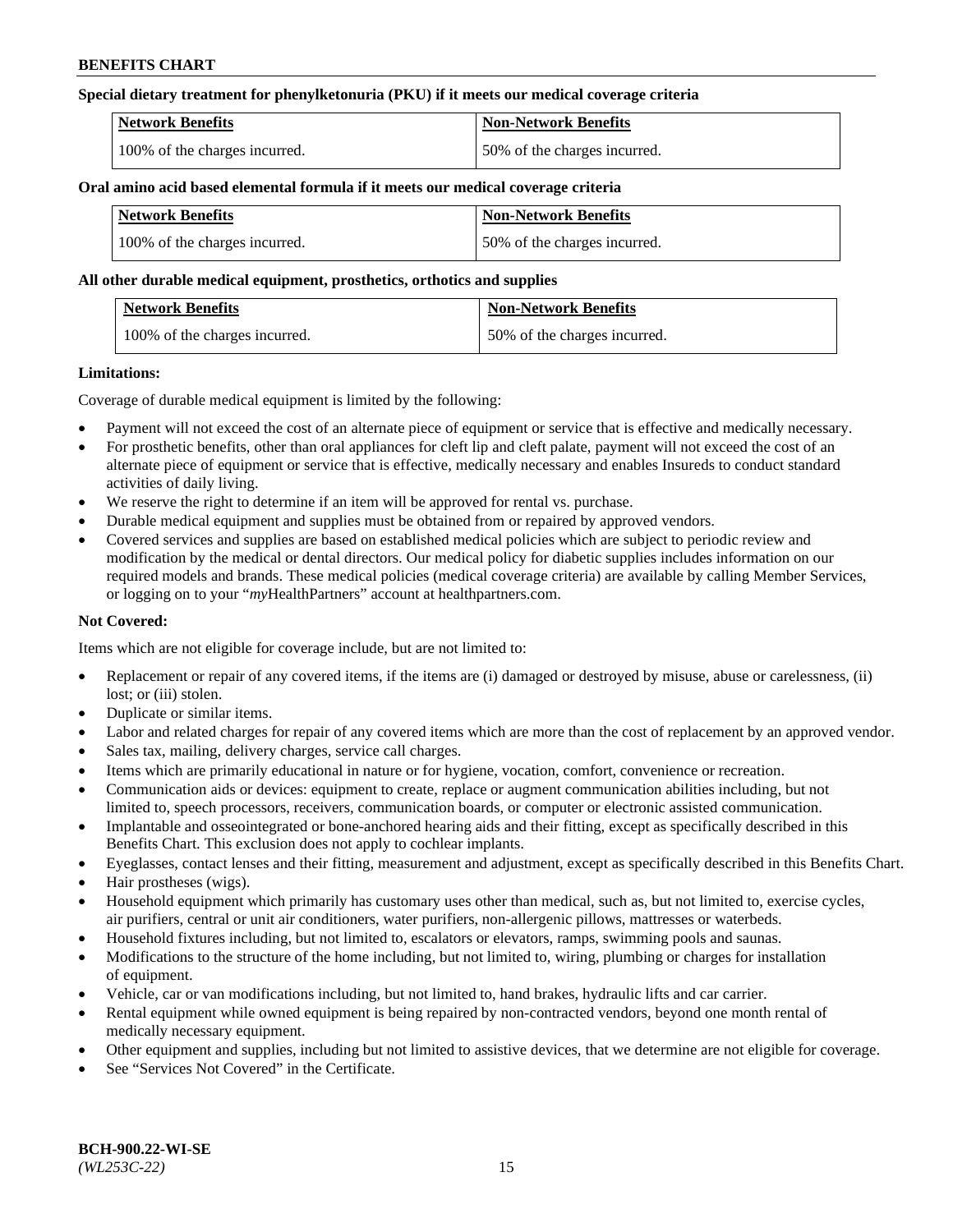# **EMERGENCY AND URGENTLY NEEDED CARE SERVICES**

### **Covered Services:**

We cover services for emergency care and urgently needed care if the services are otherwise eligible for coverage under the Certificate.

**Urgently needed care.** These are services to treat an unforeseen illness or injury that:

- are required in order to prevent a serious deterioration in your health; and
- cannot be delayed until the next available clinic or office hours.

| <b>Network Benefits</b>                                                    | <b>Non-Network Benefits</b> |
|----------------------------------------------------------------------------|-----------------------------|
| 100% of the charges incurred, subject to a<br>copayment of \$60 per visit. | See Network Benefits.       |

**Emergency care.** These are services to treat:

- the sudden, unexpected onset of illness or injury which, if left untreated or unattended until the next available clinic or office hours, would result in hospitalization; or
- a condition requiring professional health services immediately necessary to preserve life or stabilize health.

Emergency care includes emergency services as defined in Division BB, Title I, Section 102 of the Consolidated Appropriations Act of 2021.

When reviewing claims for coverage of emergency services, our medical director will take into consideration a reasonable layperson's belief that the circumstances required immediate medical care that could not wait until the next working day or next available clinic appointment.

### **Emergency care in a hospital emergency room, including professional services of a physician**

| <b>Network Benefits</b>                                                                   | <b>Non-Network Benefits</b> |
|-------------------------------------------------------------------------------------------|-----------------------------|
| 100% of the charges incurred, subject to a<br>copayment of \$325 per visit.               | See Network Benefits.       |
| Emergency room copayment is waived if admitted for<br>the same condition within 24 hours. |                             |

#### **Inpatient emergency care in a hospital**

| <b>Network Benefits</b>       | Non-Network Benefits    |
|-------------------------------|-------------------------|
| 100% of the charges incurred. | l See Network Benefits. |

### **Not Covered:**

See "Services Not Covered" in the Certificate.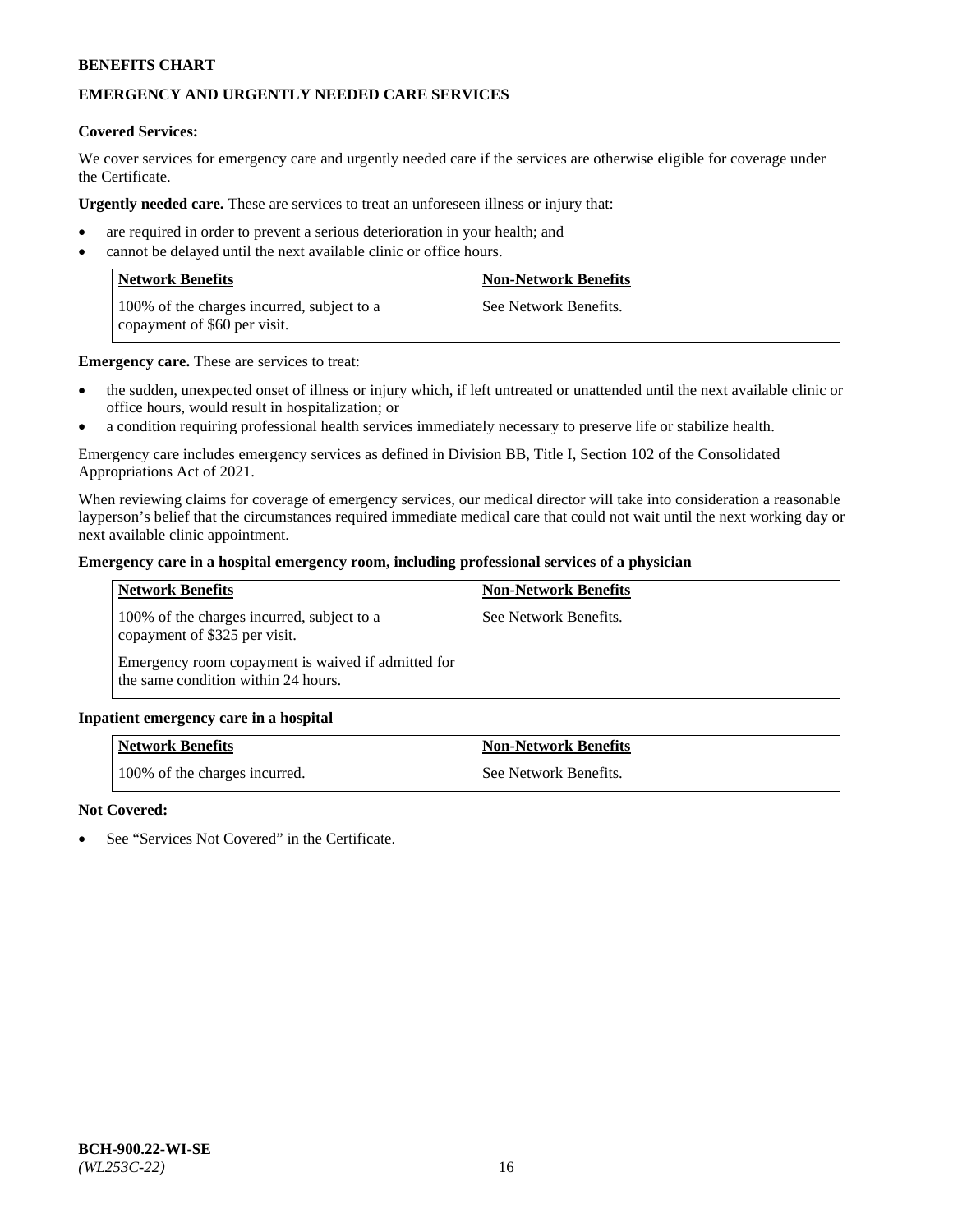# **GENE THERAPY**

## **Covered Services:**

We cover gene therapy treatment if it meets our medical coverage criteria.

| <b>Network Benefits</b>                                                                                                                                                                                 | <b>Non-Network Benefits</b> |
|---------------------------------------------------------------------------------------------------------------------------------------------------------------------------------------------------------|-----------------------------|
| Coverage level is same as corresponding Network<br>Benefits, depending on type of service provided such as<br>Office Visits for Illness or Injury, Inpatient or<br><b>Outpatient Hospital Services.</b> | No coverage.                |

## **Limitations:**

- Gene therapy must be provided by a designated provider.
- Specific types of gene therapy are limited to therapies and conditions specified in our medical coverage criteria.

# **Not Covered:**

See "Services Not Covered" in the Certificate.

## **HEALTH EDUCATION**

### **Covered Services:**

We cover education for preventive services and education for the management of chronic health problems (such as diabetes).

| <b>Network Benefits</b>                                     | <b>Non-Network Benefits</b>  |
|-------------------------------------------------------------|------------------------------|
| 100% of the charges incurred.<br>Deductible does not apply. | 50% of the charges incurred. |

#### **Not Covered:**

See "Services Not Covered" in the Certificate.

## **HOME-BASED COMPREHENSIVE HEALTH RISK ASSESSMENT**

#### **Covered Services:**

If you meet our criteria for coverage, you may qualify for our home-based comprehensive health risk assessment program. The program covers a health assessment with a designated nurse practitioner.

| <b>Network Benefits</b>                                     | <b>Non-Network Benefits</b> |
|-------------------------------------------------------------|-----------------------------|
| 100% of the charges incurred.<br>Deductible does not apply. | No coverage.                |

#### **Not Covered:**

See "Services Not Covered" in the Certificate.

## **HOME HEALTH SERVICES**

#### **Covered Services:**

We cover skilled nursing services, physical therapy, occupational therapy, speech therapy, respiratory therapy and other therapeutic services, non-routine prenatal and postnatal services, routine postnatal well child visits as described in our medical coverage criteria, phototherapy services for newborns, home health aide services and other eligible home health services when provided in your home, if you are homebound (i.e., unable to leave home without considerable effort due to a medical condition). Lack of transportation does not constitute homebound status. For phototherapy services for newborns and high risk prenatal services, supplies and equipment are included.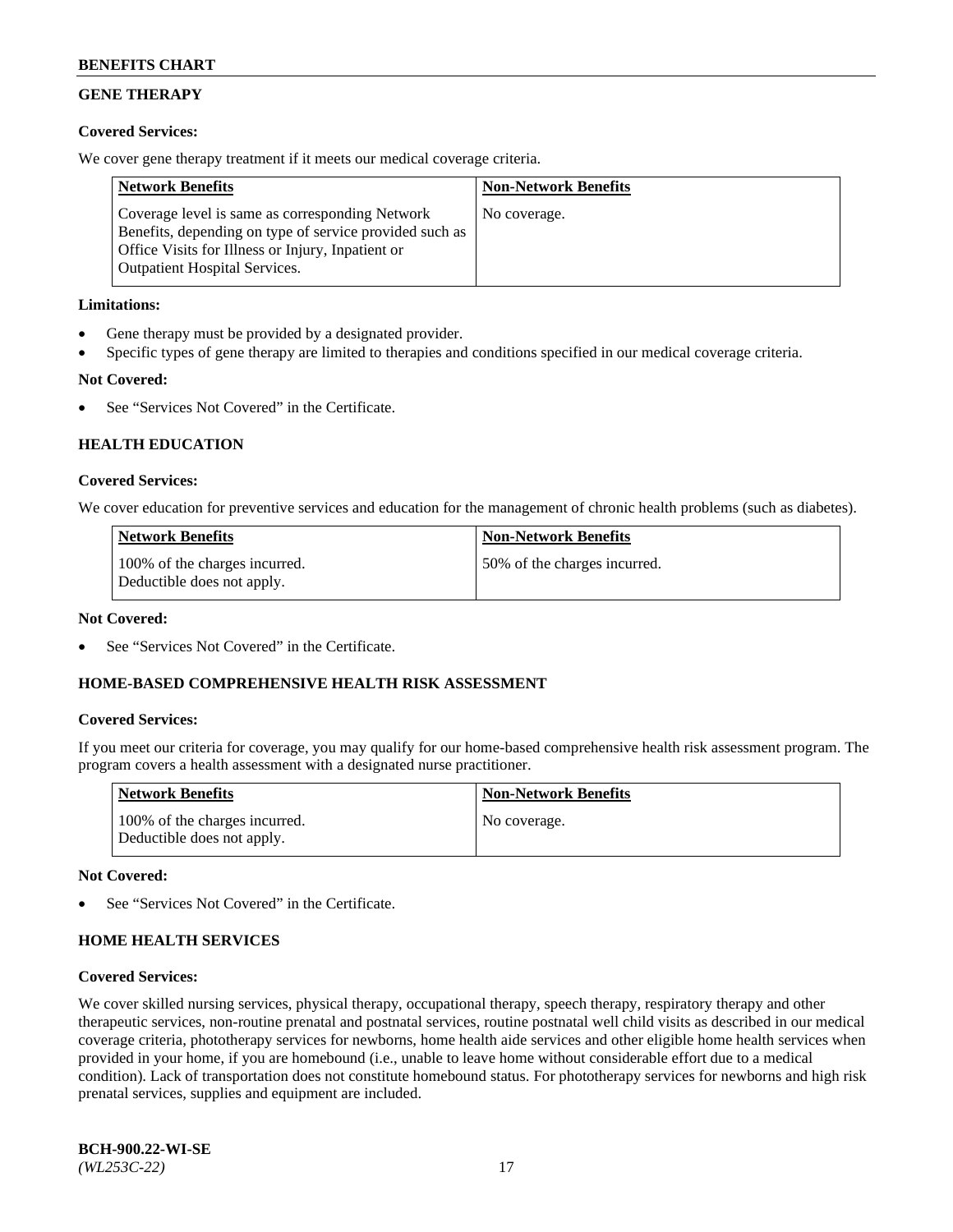We cover total parenteral nutrition/intravenous ("TPN/IV") therapy, equipment, supplies and drugs in connection with IV therapy. IV line care kits are covered under Durable Medical Equipment.

We cover palliative care benefits. Palliative care includes symptom management, education and establishing goals of care. We waive the requirement that you be homebound for a limited number of home visits for palliative care (as shown in this Benefits Chart), if you have a life-threatening, non-curable condition which has a prognosis of survival of two years or less. Additional palliative care visits are eligible under the home health services benefit if you are homebound and meet all other requirements defined in this section.

You do not need to be homebound to receive total parenteral nutrition/intravenous ("TPN/IV") therapy.

Home health services are eligible and covered only when:

- medically necessary; and
- provided as rehabilitative care, terminal care or maternity care; and
- ordered by a physician, and included in the written home care plan.

### **Physical therapy, occupational therapy, speech therapy, respiratory therapy, home health aide services and palliative care**

| <b>Network Benefits</b>       | <b>Non-Network Benefits</b>  |
|-------------------------------|------------------------------|
| 100% of the charges incurred. | 50% of the charges incurred. |

# **TPN/IV therapy, skilled nursing services, non-routine prenatal/postnatal services, and phototherapy**

| <b>Network Benefits</b>       | <b>Non-Network Benefits</b>  |
|-------------------------------|------------------------------|
| 100% of the charges incurred. | 50% of the charges incurred. |

Each 24-hour visit (or shifts up to 24-hour visits) equals one visit and counts toward the Maximum visits for all other services shown below. Any visit that lasts less than 24 hours regardless of the length of the visit, will count as one visit toward the Maximum visits for all other services shown below. All visits must be medically necessary and benefit eligible.

#### **Routine postnatal well child visit**

| <b>Network Benefits</b>                                     | <b>Non-Network Benefits</b>  |
|-------------------------------------------------------------|------------------------------|
| 100% of the charges incurred.<br>Deductible does not apply. | 50% of the charges incurred. |

# **Maximum visits for palliative care**

If you are eligible to receive palliative care in the home and you are not homebound, there is a maximum of 12 visits per calendar year.

#### **Maximum visits for all services other than palliative care**

| Network Benefits             | <b>Non-Network Benefits</b>  |
|------------------------------|------------------------------|
| 60 visits per calendar year. | 30 visits per calendar year. |

Each visit provided under the Network Benefits and Non-Network Benefits counts toward the maximums shown under both Maximum visits sections. The routine postnatal well child visits do not count toward the visit limit.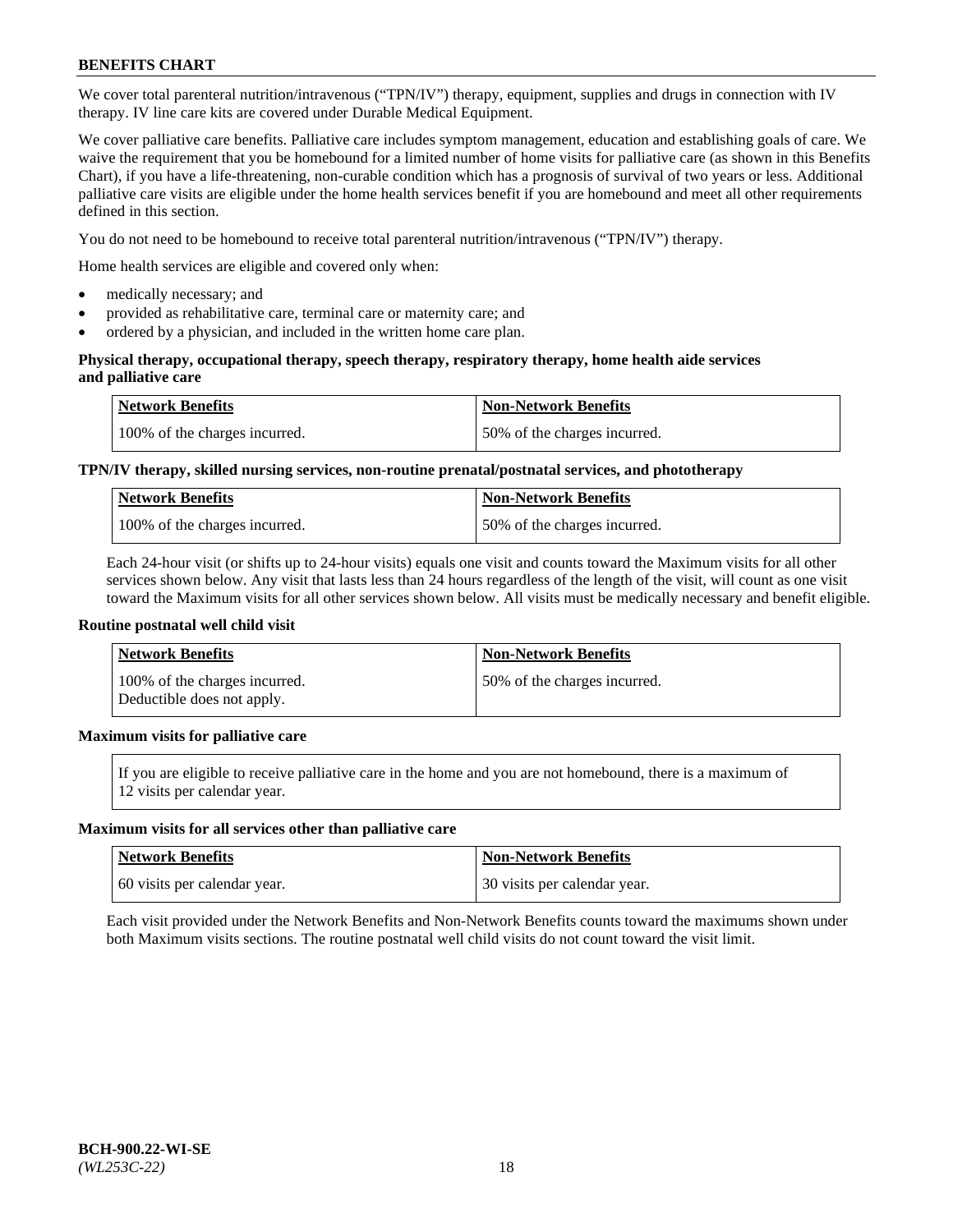## **Limitations:**

- Home health services are not provided as a substitute for a primary caregiver in the home or as relief (respite) for a primary caregiver in the home. We will not reimburse family members or residents in your home for the above services.
- A service shall not be considered a skilled nursing service merely because it is performed by, or under the direct supervision of, a licensed nurse. Where a service (such as tracheotomy suctioning or ventilator monitoring) or like services, can be safely and effectively performed by a non-medical person (or self-administered), without the direct supervision of a licensed nurse, the service shall not be regarded as a skilled nursing service, whether or not a skilled nurse actually provides the service. The unavailability of a competent person to provide a non-skilled service shall not make it a skilled service when a skilled nurse provides it. Only the skilled nursing component of so-called "blended" services (i.e. services which include skilled and non-skilled components) are covered under this Benefits Chart.

## **Not Covered:**

- Financial or legal counseling services.
- Housekeeping or meal services in your home.
- Private duty nursing services.
- Services provided by a family member or enrollee, or a resident in the enrollee's home.
- Vocational rehabilitation and recreational or educational therapy. Recreation therapy is therapy provided solely for the purpose of recreation, including, but not limited to: (a) requests for physical therapy or occupational therapy to improve athletic ability, and (b) braces or guards to prevent sports injuries.
- See "Services Not Covered" in the Certificate.

# **HOME HOSPICE SERVICES**

## **Applicable Definitions:**

**Part-time.** This is up to two hours of service per day, more than two hours is considered continuous care.

**Continuous Care.** This is from two to twelve hours of service per day provided by a registered nurse, licensed practical nurse, or home health aide, during a period of crisis in order to maintain a terminally ill patient at home.

**Appropriate Facility.** This is a nursing home, hospice residence, or other inpatient facility.

**Custodial Care Related to Hospice Services.** This means providing assistance in the activities of daily living and the care needed by a terminally ill patient which can be provided by primary caregiver (i.e., family member or friend) who is responsible for the patient's home care.

## **Covered Services:**

**Home hospice program.** We cover the services described below if you are terminally ill and accepted as a home hospice program participant. You must meet the eligibility requirements of the program, and elect to receive services through the home hospice program. The services will be provided in your home, with inpatient care available when medically necessary as described below. If you elect to receive hospice services, you do so in lieu of curative treatment for your terminal illness for the period you are enrolled in the home hospice program.

**Eligibility:** In order to be eligible to be enrolled in the home hospice program, you must: (1) be a terminally ill patient (prognosis of six months or less); (2) have chosen a palliative treatment focus (i.e., emphasizing comfort and supportive services rather than treatment attempting to cure the disease or condition); and (3) continue to meet the terminally ill prognosis as reviewed by our medical director or his or her designee over the course of care. You may withdraw from the home hospice program at any time.

**Eligible services:** Hospice services include the following services provided in accordance with an approved hospice treatment plan.

- Home health services:
	- o Part-time care provided in your home by an interdisciplinary hospice team (which may include a physician, nurse, social worker, and spiritual counselor) and medically necessary home health services are covered.
	- o One or more periods of continuous care in your home or in a setting which provides day care for pain or symptom management, when medically necessary, will be covered.
- Inpatient services: We cover medically necessary inpatient services.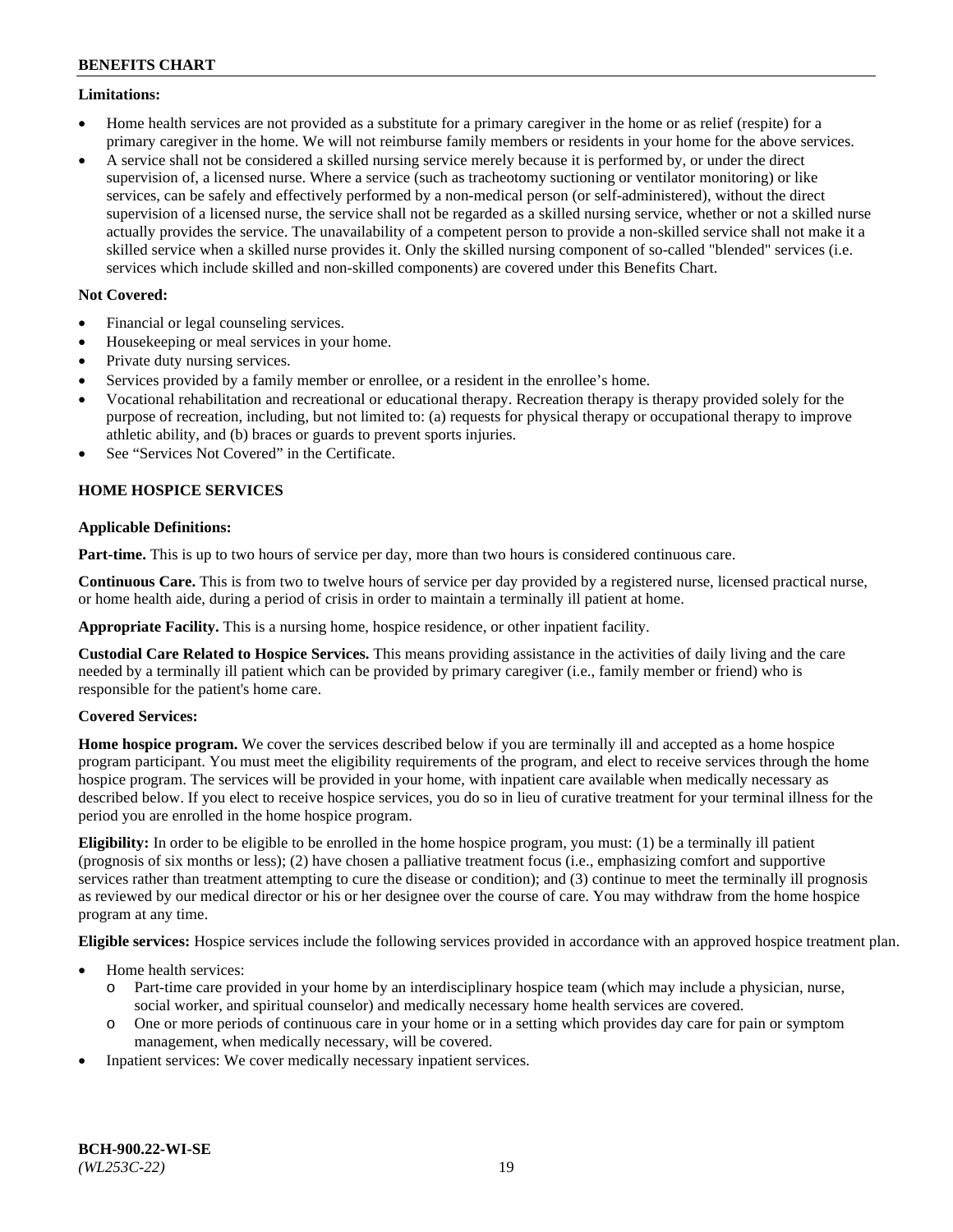- Other services:
	- Respite care is covered for care in your home or in an appropriate facility, to give your primary caregivers (i.e., family members or friends) rest and/or relief when necessary in order to maintain a terminally ill patient at home.
	- o Medically necessary medications for pain and symptom management.
	- o Semi-electric hospital beds and other durable medical equipment are covered.
	- Emergency and non-emergency care is covered.

| Network Benefits              | <b>Non-Network Benefits</b>  |
|-------------------------------|------------------------------|
| 100% of the charges incurred. | 50% of the charges incurred. |

Respite care is limited to 5 days per episode, and respite care and continuous care combined are limited to 30 days.

# **Not Covered:**

- Financial or legal counseling services.
- Housekeeping or meal services in your home.
- Custodial or maintenance care related to hospice services, whether provided in the home or in a nursing home.
- Any service not specifically described as covered services under this home hospice services benefits.
- Any services provided by members of your family or residents in your home.
- See "Services Not Covered" in the Certificate.

## **HOSPITAL AND SKILLED NURSING FACILITY SERVICES**

### **Covered Services:**

We cover services as described below.

# **Medical or surgical hospital services**

**Inpatient hospital services:** We cover the following medical or surgical services, for the treatment of acute illness or injury, which require the level of care only provided in an acute care facility. These services must be authorized by a physician.

Inpatient hospital services include: room and board; the use of operating or maternity delivery rooms; intensive care facilities; newborn nursery facilities; general nursing care, anesthesia, laboratory and diagnostic imaging services, radiation therapy, physical therapy, prescription drugs or other medications administered during treatment, blood and blood products (unless replaced), and blood derivatives, and other diagnostic or treatment related hospital services; physician and other professional medical and surgical services provided while in the hospital, including gender confirmation surgery that meets medical coverage criteria.

We cover, following a vaginal delivery, a minimum of 48 hours of inpatient care for the mother and newborn child. We cover, following a caesarean section delivery, a minimum of 96 hours of inpatient care for the mother and newborn child.

Group health plans and health insurance issuers generally may not, under Federal law, restrict benefits for any hospital length of stay in connection with childbirth for the mother of newborn child to less than 48 hours following a vaginal delivery, or less than 96 hours following a caesarean section. However, Federal law generally does not prohibit the mother's or newborn's attending provider, after consulting with the mother, from discharging the mother or her newborn earlier than 48 hours (or 96 hours as applicable). In any case plans and issuers may not, under Federal law, require that a provider obtain authorization from the plan or the insurance issuer for prescribing a length of stay not in excess of 48 hours (or 96 hours).

| Network Benefits              | Non-Network Benefits         |
|-------------------------------|------------------------------|
| 100% of the charges incurred. | 50% of the charges incurred. |

Each Insured's admission or confinement, including that of a newborn child, is separate and distinct from the admission or confinement of any other Insured.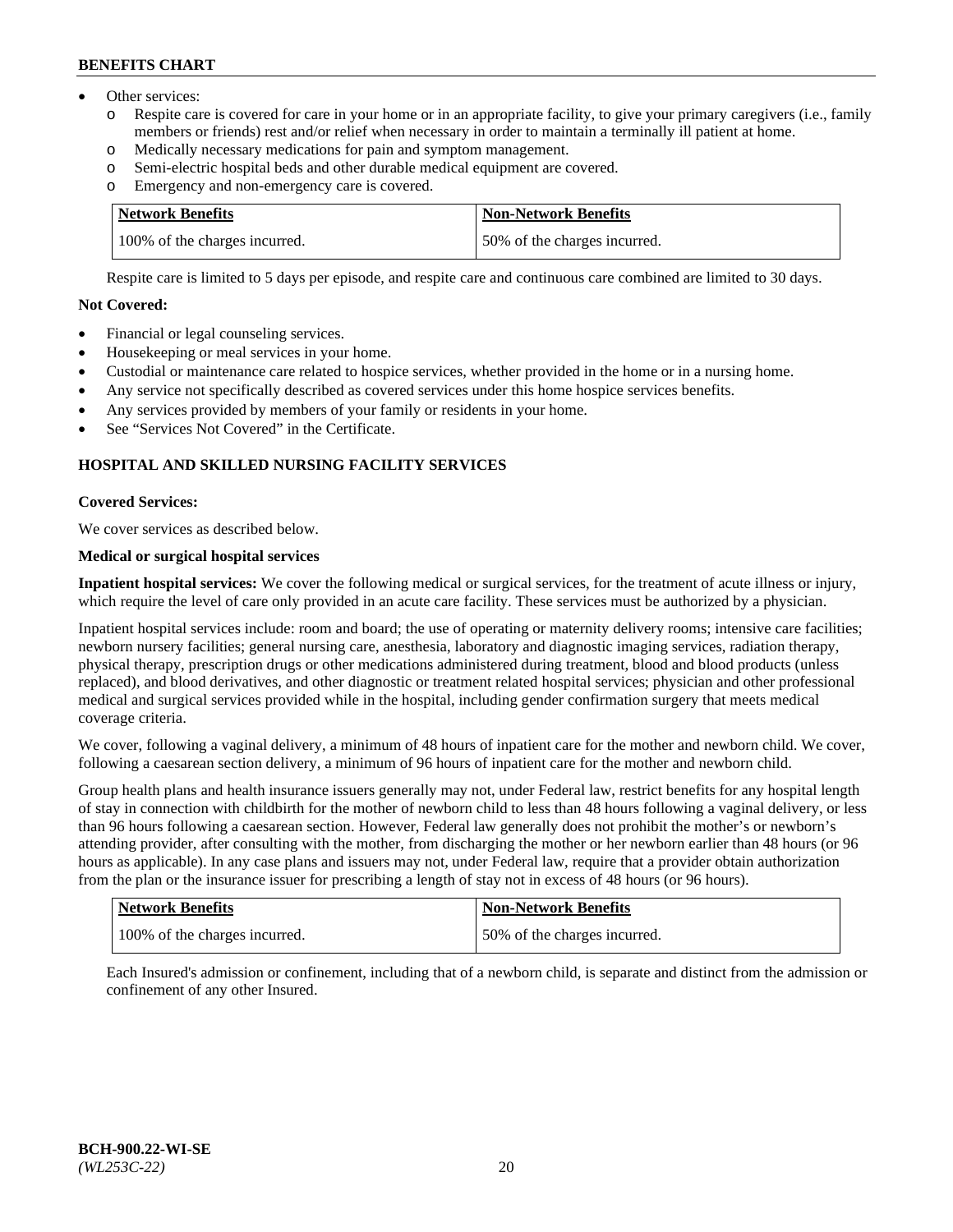**Outpatient hospital, ambulatory care or surgical facility services:** We cover the following medical and surgical services, for diagnosis or treatment of illness or injury on an outpatient basis. These services must be authorized by a physician.

Outpatient services include: use of operating rooms, maternity delivery rooms or other outpatient departments, rooms or facilities; and the following outpatient services: general nursing care, anesthesia, laboratory and diagnostic imaging services, radiation therapy, physical therapy, drugs administered during treatment, blood and blood products (unless replaced), and blood derivatives, and other diagnostic or treatment related outpatient services; physician and other professional medical and surgical services provided while an outpatient, including colonoscopies (starting at age 50, or under age 50 for people at high risk of colorectal cancer), and gender confirmation surgery that meets medical coverage criteria.

For Network Benefits, non-emergent, scheduled outpatient Magnetic Resonance Imaging (MRI) and Computed Tomography (CT) must be provided at a designated facility. Your physician or facility will obtain or verify prior authorization for these services, as needed.

To see the benefit level for diagnostic imaging services, laboratory services and physical therapy, see benefits under Diagnostic Imaging Services, Laboratory Services and Physical Therapy in this Benefits Chart.

| <b>Network Benefits</b>       | <b>Non-Network Benefits</b>  |
|-------------------------------|------------------------------|
| 100% of the charges incurred. | 50% of the charges incurred. |

### **Skilled nursing facility care:**

We cover room and board, daily skilled nursing and related ancillary services for post-acute treatment and rehabilitative care of illness or injury that meets medical coverage criteria. Rehabilitation services are limited to services where significant measurable progress is expected to occur within a reasonable period of time.

| <b>Network Benefits</b>                      | <b>Non-Network Benefits</b>                  |
|----------------------------------------------|----------------------------------------------|
| 100% of the charges incurred.                | 50% of the charges incurred.                 |
| Limited to a 30-day maximum per confinement. | Limited to a 30-day maximum per confinement. |

Each day of services provided under the Network Benefits and Non-Network Benefits, combined, applies toward the maximum shown above.

## **Not Covered:**

- Services for items for personal convenience, such as television rental, are not covered.
- See "Services Not Covered" in the Certificate.

## **INFERTILITY DIAGNOSIS**

### **Covered Services:**

We cover the diagnosis of infertility. These services include diagnostic procedures and tests provided in connection with an infertility evaluation, office visits and consultations to diagnose infertility.

| <b>Network Benefits</b>       | <b>Non-Network Benefits</b>  |
|-------------------------------|------------------------------|
| 100% of the charges incurred. | 50% of the charges incurred. |

Coverage is limited to office visits and consultations to diagnose infertility. Treatment is not covered.

#### **Not Covered:**

- Infertility/fertility treatment, including, but not limited to, office visits, laboratory services, diagnostic imaging services and fertility drugs; reversal of sterilization; and sperm, ova or embryo acquisition, retrieval or storage; however, we cover office visits and consultations to diagnose infertility.
- Services related to the establishment of surrogate pregnancy and fees for a surrogate. However, pregnancy and maternity services are covered for an Insured under this Benefits Chart, including a surrogate pregnancy.
- See "Services Not Covered" in the Certificate.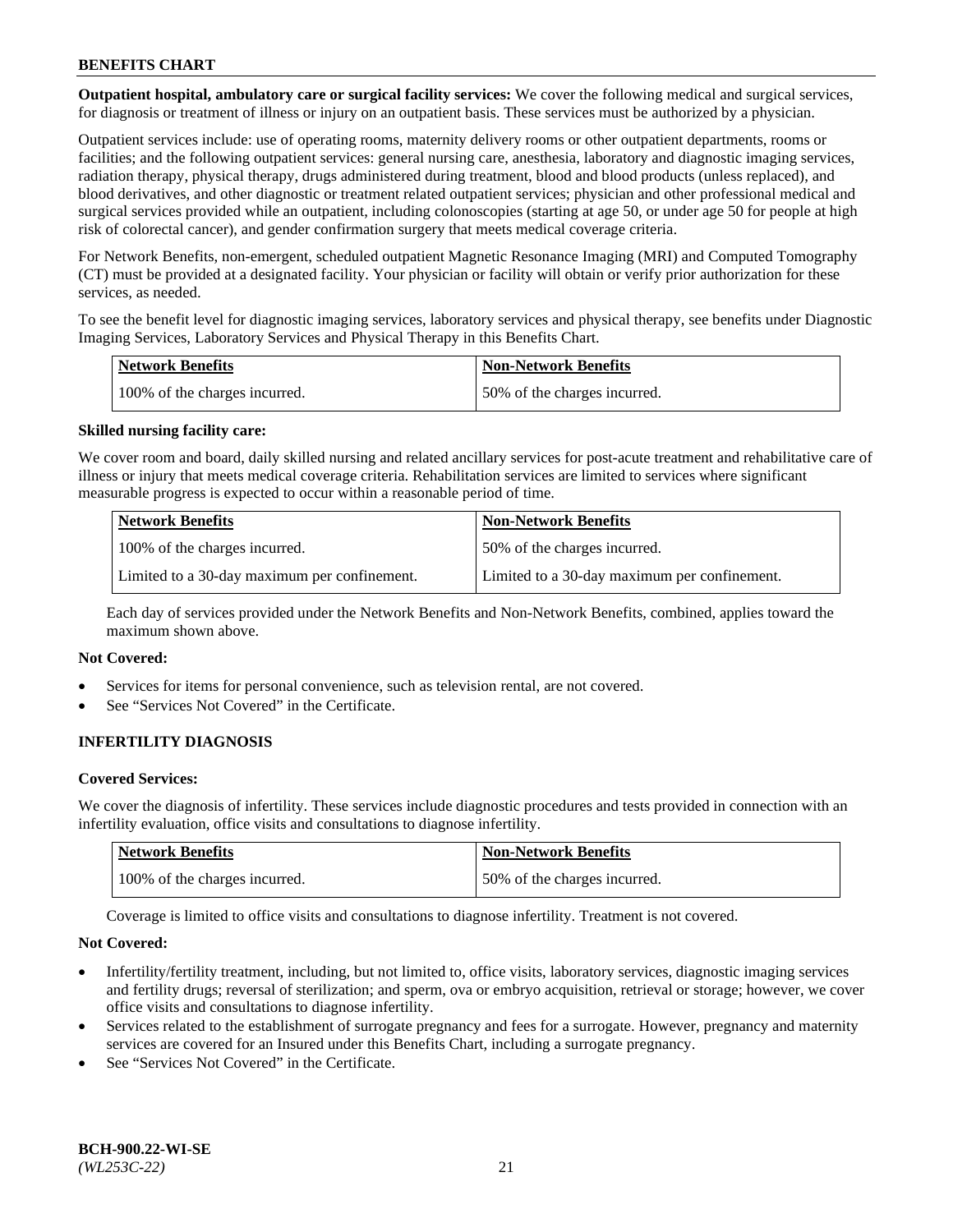# **LABORATORY SERVICES**

## **Covered Services:**

We cover laboratory tests when ordered by a provider and provided in a clinic or outpatient hospital facility. This includes blood tests to detect lead exposure in children between the ages of 6 months and 72 months.

To see the benefit level for inpatient hospital or skilled nursing facility services, see benefits under "Inpatient Hospital and Skilled Nursing Facility Services" in this Benefits Chart.

## **Prostate-specific antigen (PSA) testing**

| <b>Network Benefits</b>       | Non-Network Benefits         |
|-------------------------------|------------------------------|
| 100% of the charges incurred. | 50% of the charges incurred. |

### **All other laboratory services**

### **Services for illness or injury**

| Network Benefits              | <b>Non-Network Benefits</b>  |
|-------------------------------|------------------------------|
| 100% of the charges incurred. | 50% of the charges incurred. |

# **Preventive services**

Laboratory services associated with preventive services are covered at the benefit level shown in the "Preventive Services" section of this Benefits Chart.

### **Not Covered:**

See "Services Not Covered" in the Certificate.

## **MASTECTOMY RECONSTRUCTION BENEFIT**

## **Covered Services:**

We cover reconstruction of the breast on which the mastectomy has been performed; surgery and reconstruction of the other breast to produce symmetrical appearance, and prostheses and physical complications of all stages of mastectomy, including lymphedemas.

| <b>Network Benefits</b>                               | <b>Non-Network Benefits</b>                           |
|-------------------------------------------------------|-------------------------------------------------------|
| Coverage level is same as corresponding Network       | Coverage level is same as corresponding Non-Network   |
| Benefits, depending on type of service provided, such | Benefits, depending on type of service provided, such |
| as Office Visits for Illness or Injury, Inpatient or  | as Office Visits for Illness or Injury, Inpatient or  |
| <b>Outpatient Hospital Services.</b>                  | <b>Outpatient Hospital Services.</b>                  |

## **Not Covered:**

See "Services Not Covered" in the Certificate.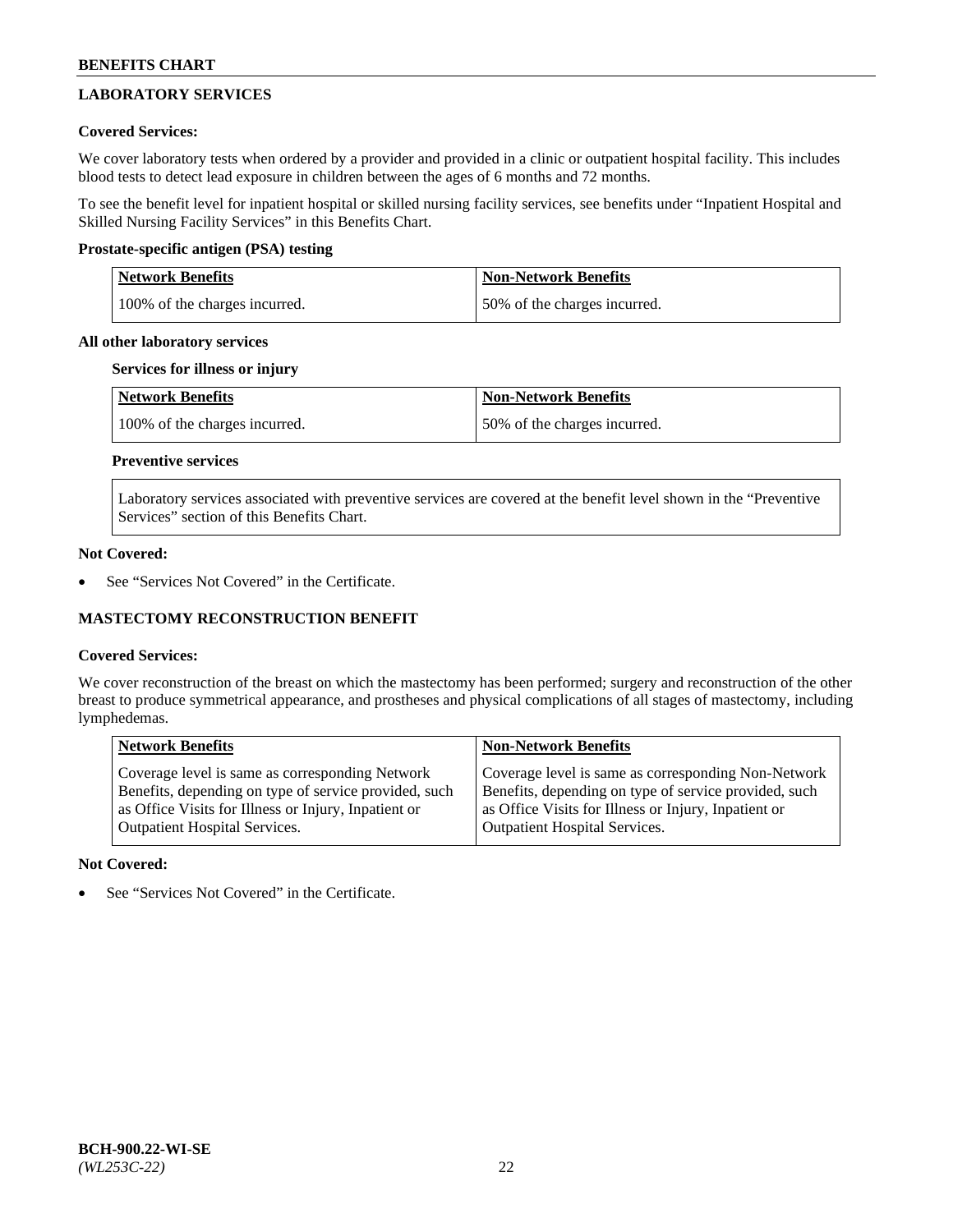# **MEDICATION THERAPY DISEASE MANAGEMENT PROGRAM**

### **Covered Services:**

If you meet our criteria for coverage, you may qualify for our Medication Therapy Disease Management Program.

The program covers consultations with a designated Network pharmacist.

Covered services are based on established medical policies, which are subject to periodic review and modification by the medical directors. These medical policies (medical coverage criteria) are available by calling Member Services, or logging on to your "*my*HealthPartners" account at [healthpartners.com.](http://www.healthpartners.com/)

| <b>Network Benefits</b>                                     | <b>Non-Network Benefits</b> |
|-------------------------------------------------------------|-----------------------------|
| 100% of the charges incurred.<br>Deductible does not apply. | No coverage.                |

### **Not Covered:**

See "Services Not Covered" in the Certificate.

# **OFFICE VISITS FOR ILLNESS OR INJURY**

#### **Covered Services:**

We cover the following when medically necessary: professional medical and surgical services and related supplies, including biofeedback, of physicians and other health care providers; blood and blood products (unless replaced) and blood derivatives.

We cover diagnosis and treatment of illness or injury to the eyes. Where contact or eye glass lenses are prescribed as medically necessary for the post-operative treatment of cataracts or for the treatment of aphakia, acute or chronic corneal pathology, or keratoconus, we cover the initial evaluation, lenses and fitting. Insureds must pay for lens replacement beyond the initial pair.

Services received via video, E-visit or telephone are covered under the "Telehealth/Telemedicine Services" section.

#### **Office visits**

#### **Primary Care Providers**

| <b>Network Benefits</b>                                                    | <b>Non-Network Benefits</b>  |
|----------------------------------------------------------------------------|------------------------------|
| 100% of the charges incurred, subject to a<br>copayment of \$30 per visit. | 50% of the charges incurred. |

## **Specialty Care Providers**

| <b>Network Benefits</b>                                                    | <b>Non-Network Benefits</b>  |
|----------------------------------------------------------------------------|------------------------------|
| 100% of the charges incurred, subject to a<br>copayment of \$60 per visit. | 50% of the charges incurred. |

#### **Convenience clinics**

| <b>Network Benefits</b>                                                    | <b>Non-Network Benefits</b>  |
|----------------------------------------------------------------------------|------------------------------|
| 100% of the charges incurred, subject to a<br>copayment of \$15 per visit. | 50% of the charges incurred. |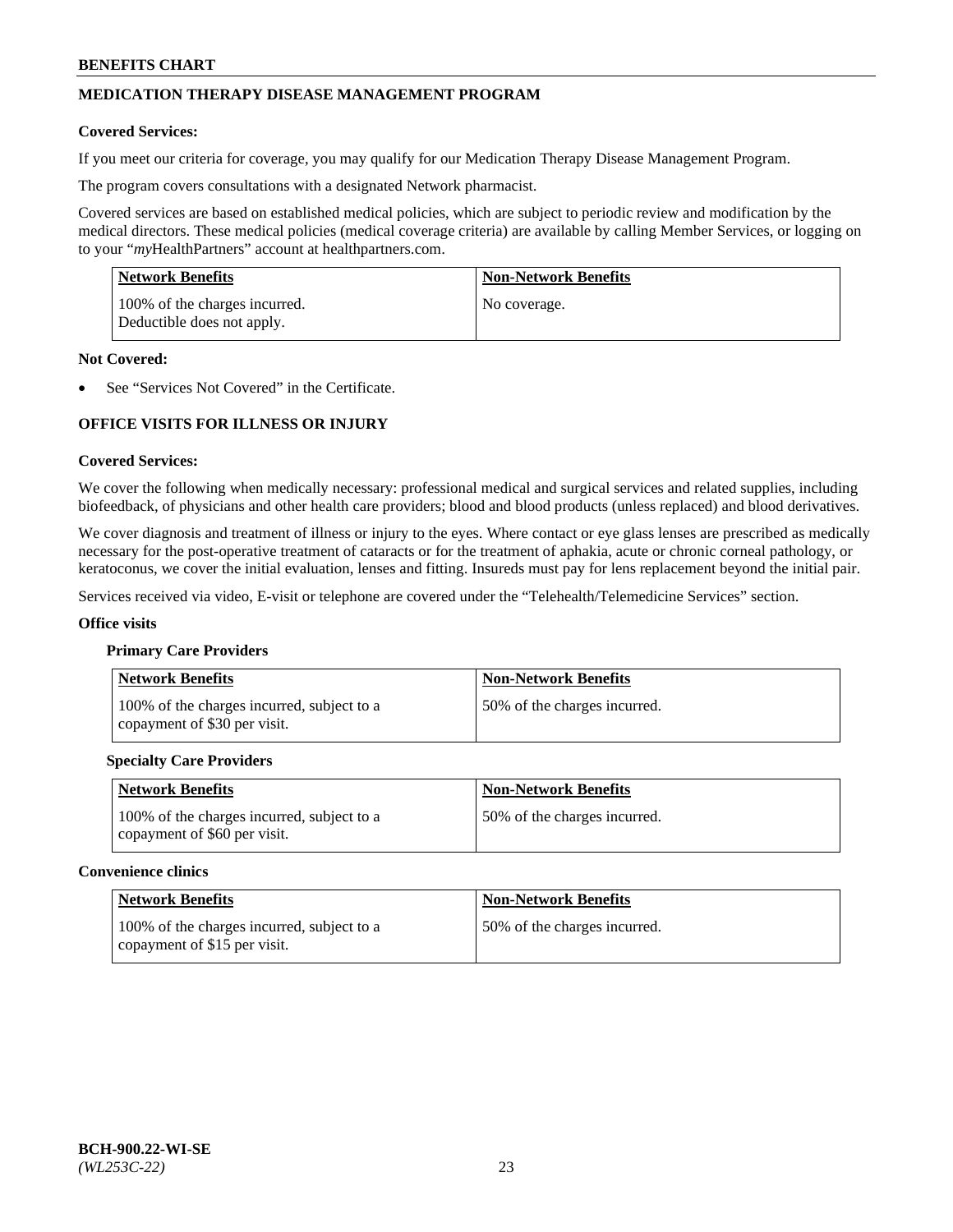## **Injections administered in a physician's office, other than immunizations**

### **Allergy injections**

| <b>Network Benefits</b>                                                             | <b>Non-Network Benefits</b>  |
|-------------------------------------------------------------------------------------|------------------------------|
| 100% of the charges incurred, subject to a<br>copayment of \$2 per date of service. | 50% of the charges incurred. |

#### **All other injections**

| Network Benefits                                                                    | <b>Non-Network Benefits</b>  |
|-------------------------------------------------------------------------------------|------------------------------|
| 100% of the charges incurred, subject to a<br>copayment of \$2 per date of service. | 50% of the charges incurred. |

## **Not Covered:**

- Court ordered treatment, except as described in this Benefits Chart. Any resulting court ordered treatment for mental health services will be subject to the Certificate's requirement for medical necessity.
- See "Services Not Covered" in the Certificate.

# **PEDIATRIC EYEWEAR**

### **Covered Services:**

We cover pediatric eyewear for children.

Routine eye exams are covered under the "Preventive Services" section.

| <b>Network Benefits</b>       | <b>Non-Network Benefits</b> |
|-------------------------------|-----------------------------|
| 100% of the charges incurred. | No coverage.                |

## **Limitations:**

- Coverage under this provision will continue until the end of the month in which the child turns age 19.
- Limited to one of the following per calendar year:
	- o one pair of eyeglasses including one set of prescription lenses, frames from our designated eyewear collection and anti-scratch coating; or
	- o one pair of non-disposable contact lenses; or
	- o a one-year supply of disposable contact lenses.
- Contact lens fittings are limited to two per calendar year.

## **Not Covered:**

- Frames that are not included in our designated eyewear collection. However, one pair of lenses will be covered if an Insured chooses frames outside our designated eyewear collection.
- More than one pair of lenses or frames or non-disposable contacts per calendar year, regardless of the reason. This includes replacement of eyeglasses or contact lenses due to loss, breakage, theft, or change in prescription.
- Safety glasses or goggles for sports or vocational reasons.
- Upgrades including, but not limited to, UV protection and no-line multifocal lenses.
- See "Services Not Covered" in the Certificate.

## **PHYSICAL THERAPY, OCCUPATIONAL THERAPY, SPEECH THERAPY AND OTHER SPECIFIED THERAPIES**

## **Covered Services:**

We cover the following physical therapy, occupational therapy and speech therapy services:

- Medically necessary rehabilitative care to correct the effects of illness or injury.
- Habilitative care rendered for congenital, developmental or medical conditions which have significantly limited the successful initiation of normal speech and normal motor development.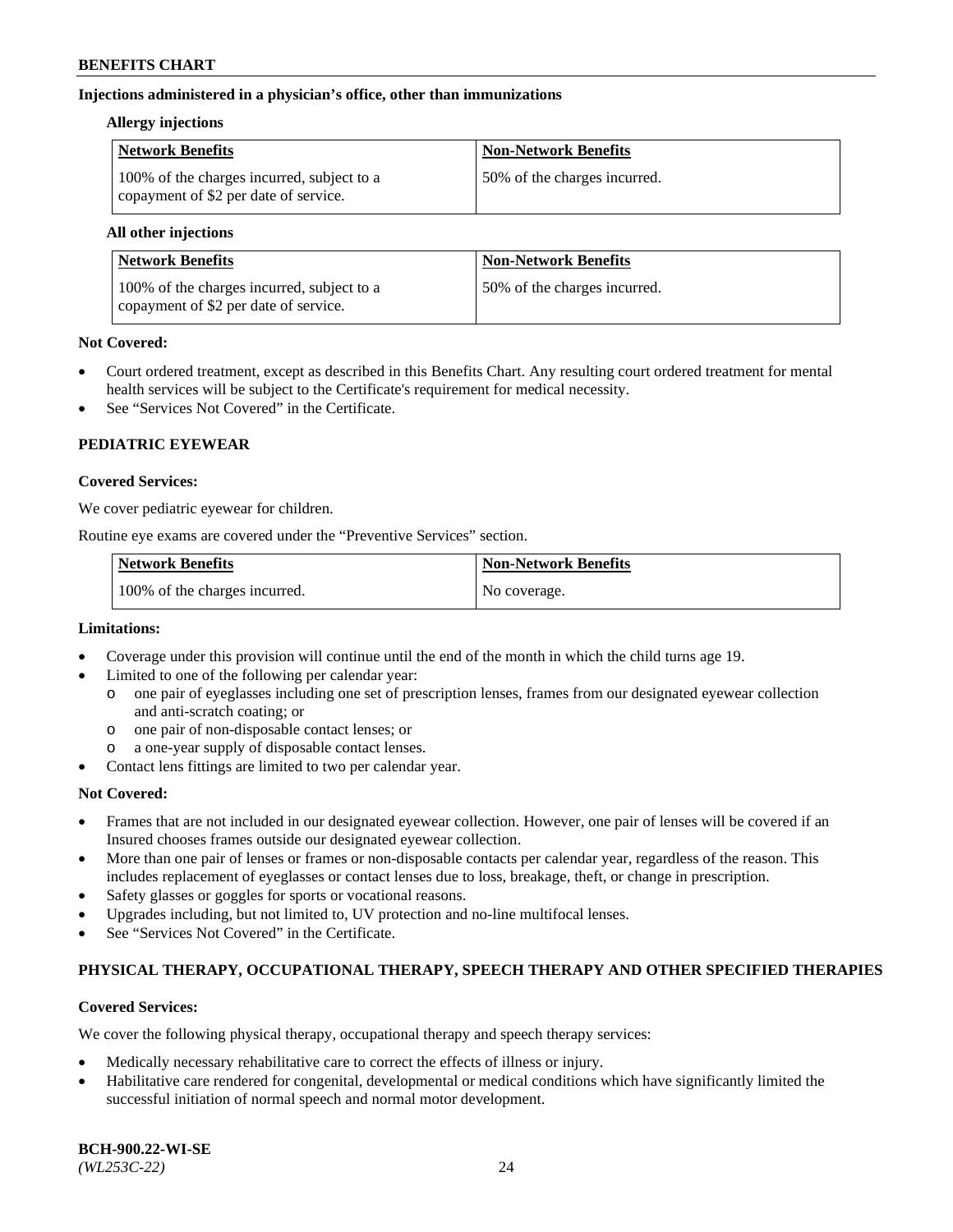Massage therapy which is performed in conjunction with other treatment/modalities by a physical or occupational therapist is part of a prescribed treatment plan and is not billed separately is covered.

We cover services provided in a clinic. To see the benefit level for inpatient hospital or skilled nursing facility services, see benefits under "Inpatient Hospital and Skilled Nursing Facility Services".

### **Rehabilitative care**

#### **Primary Care Providers**

| <b>Network Benefits</b>                                                                                                                                                     | <b>Non-Network Benefits</b>                                                                                                   |
|-----------------------------------------------------------------------------------------------------------------------------------------------------------------------------|-------------------------------------------------------------------------------------------------------------------------------|
| 100% of the charges incurred, subject to a<br>copayment of \$30 per visit.<br>Physical, Occupational and Speech Therapy are<br>limited to 20 visits each per calendar year. | 50% of the charges incurred.<br>Physical, Occupational and Speech Therapy are<br>limited to 20 visits each per calendar year. |

## **Specialty Care Providers**

| <b>Network Benefits</b>                       | <b>Non-Network Benefits</b>                   |
|-----------------------------------------------|-----------------------------------------------|
| 100% of the charges incurred, subject to a    | 50% of the charges incurred.                  |
| copayment of \$60 per visit.                  | Physical, Occupational and Speech Therapy are |
| Physical, Occupational and Speech Therapy are | limited to 20 visits each per calendar year.  |
| limited to 20 visits each per calendar year.  |                                               |

#### **In addition to the services provided above, we cover a minimum of:**

- 20 visits per calendar year for pulmonary rehabilitation.
- 36 visits per calendar year for cardiac rehabilitation.
- 30 visits per calendar year for post-cochlear implant aural therapy.
- 20 visits per calendar year for cognitive rehabilitation.

Visit limits by a Primary Care Provider and/or Specialty Care Provider are combined. The maximum number of visits is combined for Network Benefits and Non-Network Benefits.

#### **Habilitative services**

#### **Primary Care Providers**

| <b>Network Benefits</b>                                                                       | <b>Non-Network Benefits</b>                   |
|-----------------------------------------------------------------------------------------------|-----------------------------------------------|
| 100% of the charges incurred, subject to a<br>copayment of \$30 per visit.                    | 50% of the charges incurred.                  |
|                                                                                               | Physical, Occupational and Speech Therapy are |
| Physical, Occupational and Speech Therapy are<br>limited to 20 visits each per calendar year. | limited to 20 visits each per calendar year.  |

### **Specialty Care Providers**

| <b>Network Benefits</b>                                                    | <b>Non-Network Benefits</b>                                                                   |
|----------------------------------------------------------------------------|-----------------------------------------------------------------------------------------------|
| 100% of the charges incurred, subject to a<br>copayment of \$60 per visit. | 50% of the charges incurred.                                                                  |
| Physical, Occupational and Speech Therapy are                              | Physical, Occupational and Speech Therapy are<br>limited to 20 visits each per calendar year. |
| limited to 20 visits each per calendar year.                               |                                                                                               |

Visit limits by a Primary Care Provider and/or Specialty Care Provider are combined. The maximum number of visits is combined for Network Benefits and Non-Network Benefits.

# **Not Covered:**

- Massage therapy for the purpose of comfort or convenience of the Insured.
- See "Services Not Covered" in the Certificate.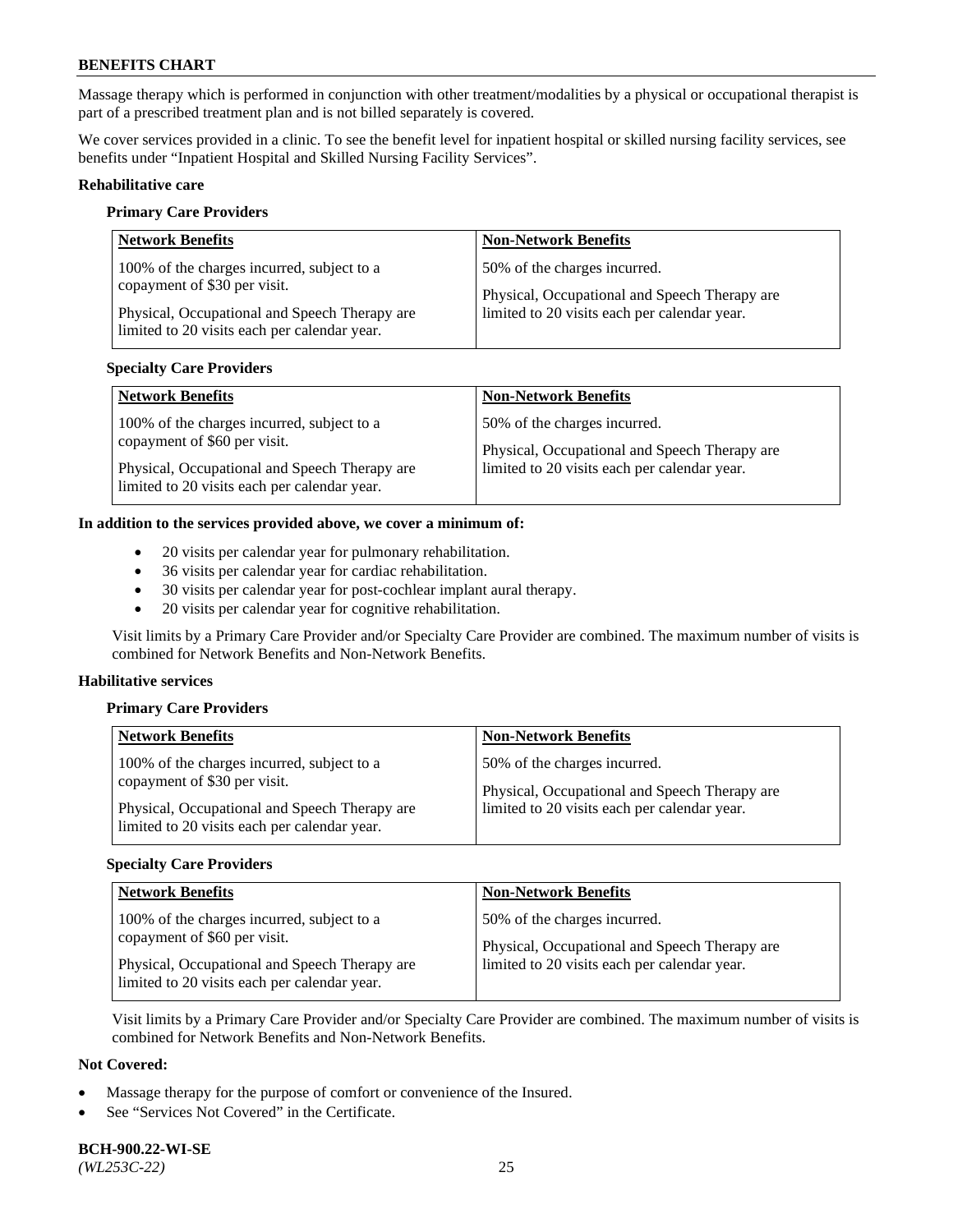# **PRE-DIABETES DISEASE MANAGEMENT PROGRAM**

### **Covered Services:**

If you meet criteria for coverage, you may qualify for the Pre-Diabetes Disease Management Program through Omada Health. The program covers group health coaching which focuses on weight loss, exercise, behavior modification and health education at select locations determined by the plan.

| Network Benefits                                            | <b>Non-Network Benefits</b> |
|-------------------------------------------------------------|-----------------------------|
| 100% of the charges incurred.<br>Deductible does not apply. | Not applicable.             |

### **Not Covered:**

See "Services Not Covered" in the Certificate.

## **PRESCRIPTION DRUG SERVICES**

#### **Covered Services:**

We cover prescription drugs and medications that can be self-administered or are administered in a physician's office.

We will refill a prescription for eye drops covered under this Benefits Chart if the Insured requests a refill and the original prescription specified that additional quantities would be needed, providing the refill request does not exceed the quantities needed, and the following conditions are met:

- If the Insured requests a 30-day refill supply, the request must be made between 22 and 30 days of the later of (a) the original date that the prescription was distributed to the Insured or (b) the date that the most recent refill was distributed to the Insured; or
- If the Insured requests a 90-day refill supply, the request must be made between 67 and 90 days of the later of (a) the original date that the prescription was distributed to the Insured or (b) the date that the most recent refill was distributed to the Insured.

**For Network Benefits, drugs and medications must be obtained at a Network pharmacy.**

**If a copayment is required, you must pay one copayment for each 31-day supply, or portion thereof.**

**Outpatient drugs (except as specified below)**

| <b>Network Benefits</b>                                                                                                                                                                                           | <b>Non-Network Benefits</b>  |
|-------------------------------------------------------------------------------------------------------------------------------------------------------------------------------------------------------------------|------------------------------|
| 100% of the charges incurred, subject to a copayment of<br>\$5 for generic low cost formulary drugs and 100% of<br>the charges incurred, subject to a copayment of \$25 for<br>generic high cost formulary drugs. | 50% of the charges incurred. |
| Brand name formulary drugs are covered at 100% of the<br>charges incurred, subject to a copayment of \$60.                                                                                                        |                              |
| Formulary insulin is considered preventive and is not<br>subject to your deductible. In no event will your cost for<br>a formulary insulin drug exceed \$25.                                                      |                              |
| Non-formulary drugs are covered at 100% of the<br>charges incurred, subject to a copayment of \$150.                                                                                                              |                              |
| Deductible applies.                                                                                                                                                                                               |                              |

**Oral chemotherapy drugs** are included on the specialty drug list. However, you pay the applicable outpatient drug copayment. As required by Wisconsin law, your maximum copayment will not be more than \$100 per prescription for a 31-day supply.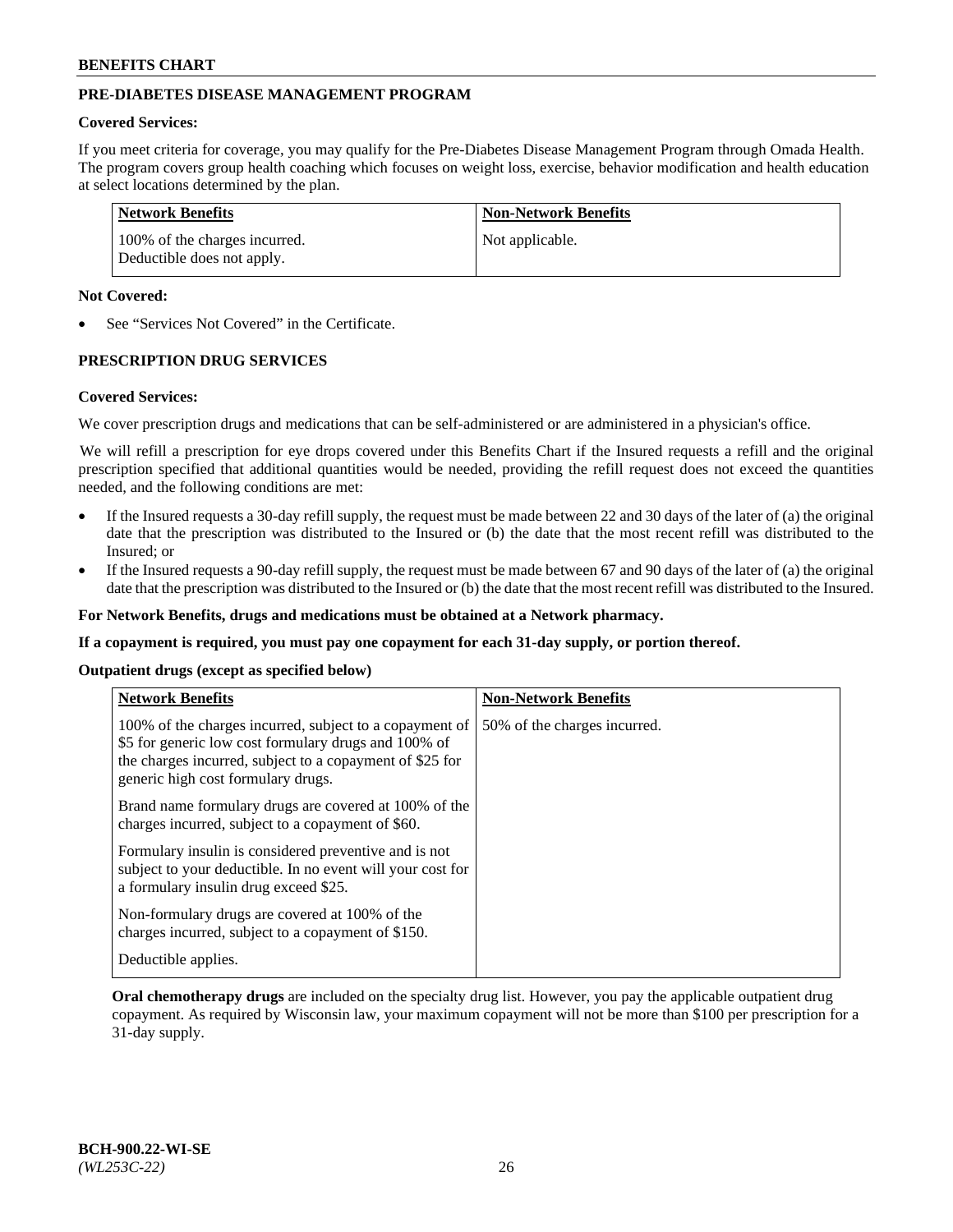# **Mail order drugs**

| <b>Network Benefits</b>                                                                                                                                                         | <b>Non-Network Benefits</b>                                                                                                |
|---------------------------------------------------------------------------------------------------------------------------------------------------------------------------------|----------------------------------------------------------------------------------------------------------------------------|
| For your convenience, you may also get up to a<br>93-day supply of outpatient prescription drugs that<br>can be self-administered through the designated mail<br>order service. | Mail order drugs are only available through the<br>designated mail order service.<br>See Network Mail Order Drugs Benefit. |
| Specialty drugs are not available through the mail<br>order service.                                                                                                            |                                                                                                                            |

# **Specialty drugs which are self-administered**

| <b>Network Benefits</b>                                                                                              | <b>Non-Network Benefits</b> |
|----------------------------------------------------------------------------------------------------------------------|-----------------------------|
| 80% of the charges incurred.                                                                                         | No coverage.                |
| Specialty drugs are limited to drugs on the<br>specialty drug list and must be obtained from a<br>designated vendor. |                             |

**Oral chemotherapy drugs** are included on the specialty drug list. However, you pay the applicable outpatient drug copayment. As required by Wisconsin law, your maximum copayment will not be more than \$100 per prescription for a 31-day supply.

# **Tobacco cessation drugs. All FDA approved tobacco cessation drugs are covered.**

| <b>Network Benefits</b>                                     | <b>Non-Network Benefits</b>   |
|-------------------------------------------------------------|-------------------------------|
| 100% of the charges incurred.<br>Deductible does not apply. | 150% of the charges incurred. |

### **Contraceptive drugs**

| <b>Network Benefits</b>                                                                                                                                         | <b>Non-Network Benefits</b>  |
|-----------------------------------------------------------------------------------------------------------------------------------------------------------------|------------------------------|
| 100% of the charges incurred for formulary drugs.<br>Deductible does not apply.                                                                                 | 50% of the charges incurred. |
| If a physician requests that a non-formulary<br>contraceptive drug be dispensed as written, the drug<br>will be covered at 100%, not subject to the deductible. |                              |

**ACA preventive medications.** We cover preventive medications currently recommended by USPSTF with an A or B rating if they are prescribed by your medical provider and they are listed on our Commercial ACA Preventive Drug List. Preventive medications are subject to periodic review and modification. Changes would be effective in accordance with the federal rules and reflected in our current medical coverage criteria for preventive care services.

| <b>Network Benefits</b>                                     | <b>Non-Network Benefits</b>  |
|-------------------------------------------------------------|------------------------------|
| 100% of the charges incurred.<br>Deductible does not apply. | 50% of the charges incurred. |

## **Limitations:**

- Certain drugs may require prior authorization as indicated on the formulary. HealthPartners may require prior authorization for the drug and also the site where the drug will be provided. Certain drugs are subject to our utilization review process and quantity limits.
- Certain non-formulary drugs require prior authorization. In addition, certain drugs may be subject to any quantity limits applied as part of our trial program. The trial drug program applies to new prescriptions for certain drugs which have high toxicity, low tolerance, high costs and/or high potential for waste. Trial drugs are indicated on the formulary and/or the specialty drug list. Your first fill of a trial drug may be limited to less than a month supply. If the drug is well tolerated and effective, you will receive the remainder of your first month supply.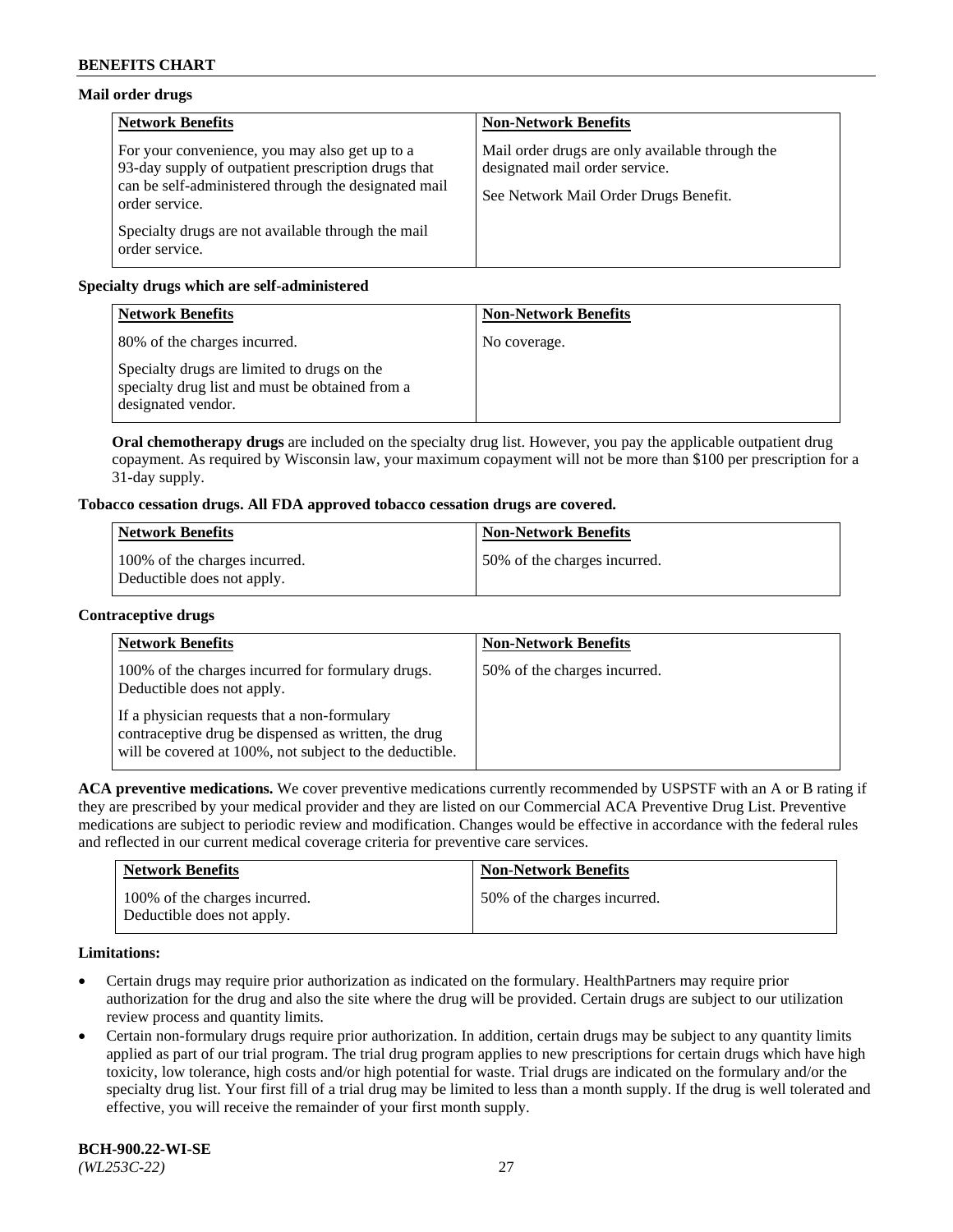- If an Insured requests a brand name drug when there is a generic equivalent, the brand name drug will be covered up to the charge that would apply to the generic drug, minus any required copayment. If a physician requests that a brand name drug be dispensed as written, the drug will be paid at the non-formulary benefit.
- We may require insureds to try over-the-counter (OTC) drug alternatives before approving more costly formulary prescription drugs.
- Unless otherwise specified in the "Prescription Drug Services" section, you may receive up to a 31-day supply per prescription.
- A 93-day supply will be covered and dispensed only at pharmacies that participate in our extended day supply program.
- New prescriptions to treat certain chronic conditions are limited to a 31-day supply.
- No more than a 31-day supply of specialty drugs will be covered and dispensed at a time, unless it is a manufacturer supplied drug that cannot be split that supplies the insured with more than a 31-day supply.

**Not Covered:**Replacement of prescription drugs, medications, equipment and supplies due to loss, damage or theft.

- Nonprescription (over-the-counter) drugs or medications, including, but not limited to, vitamins, supplements, homeopathic remedies, and non-FDA approved drugs, unless listed on the formulary and prescribed by a physician or legally authorized health care provider under applicable state and federal law. This exclusion does not include over-thecounter contraceptives for women as allowed under the Affordable Care Act when the Insured obtains a prescription for the item. In addition, if the Insured obtains a prescription, this exclusion does not include aspirin to prevent cardiovascular disease for men and women of certain ages; folic acid supplements for women who may become pregnant; fluoride chemoprevention supplements for children without fluoride in their water source; and iron supplements for children ages 6-12 months who are at risk for anemia.
- All drugs for the treatment of sexual dysfunction.
- All drugs for the treatment of growth deficiency.
- Fertility drugs.
- Medical cannabis.
- Drugs on the Excluded Drug List. The Excluded Drug List includes select drugs within a therapy class that are not eligible for coverage. This includes drugs that may be excluded for certain indications. The Excluded Drug List is available at [healthpartners.com.](http://www.healthpartners.com/)
- Drugs that are newly approved by the FDA until they are reviewed and approved by HealthPartners Pharmacy and Therapeutics Committee.
- Medical devices approved by the FDA will not be covered under the "Prescription Drug Services" section unless they are on our formulary. Covered medical devices are generally submitted and reimbursed under your medical benefits.
- See "Services Not Covered" in the Certificate.

## **PREVENTIVE SERVICES**

## **Applicable Definitions:**

**Routine Preventive Services** are routine health care services that include screenings, check-ups and counseling to prevent illness, disease or other health problems before symptoms occur.

**Diagnostic Services** are services to help a provider understand your symptoms, diagnose illness and decide what treatment may be needed. They may be the same services that are listed as preventive services, but they are being used as diagnostic services. Your provider will determine if these services are preventive or diagnostic. These services are not preventive if received as part of a visit to diagnose, manage or maintain an acute or chronic medical condition, illness or injury. When that occurs, unless otherwise indicated below, standard deductibles, copayments or coinsurance apply.

#### **Covered Services:**

We cover preventive services that meet any of the requirements under the Affordable Care Act (ACA) shown in the bulleted items below. These preventive services are covered at 100% under the Network Benefits with no deductible, copayments or coinsurance. (If a preventive service is not required by the ACA and it is covered at a lower benefit level, it will be specified below.) Preventive benefits mandated under the ACA are subject to periodic review and modification. Changes would be effective in accordance with the federal rules. Preventive services mandated by the ACA include:

- Evidence-based items or services that have in effect a rating of A or B in the current recommendations of the United States Preventive Services Task Force with respect to the individual;
- Immunizations for routine use in children, adolescents, and adults that have in effect a recommendation from the Advisory Committee on Immunization Practices of the Centers for Disease Control and Prevention with respect to the individual;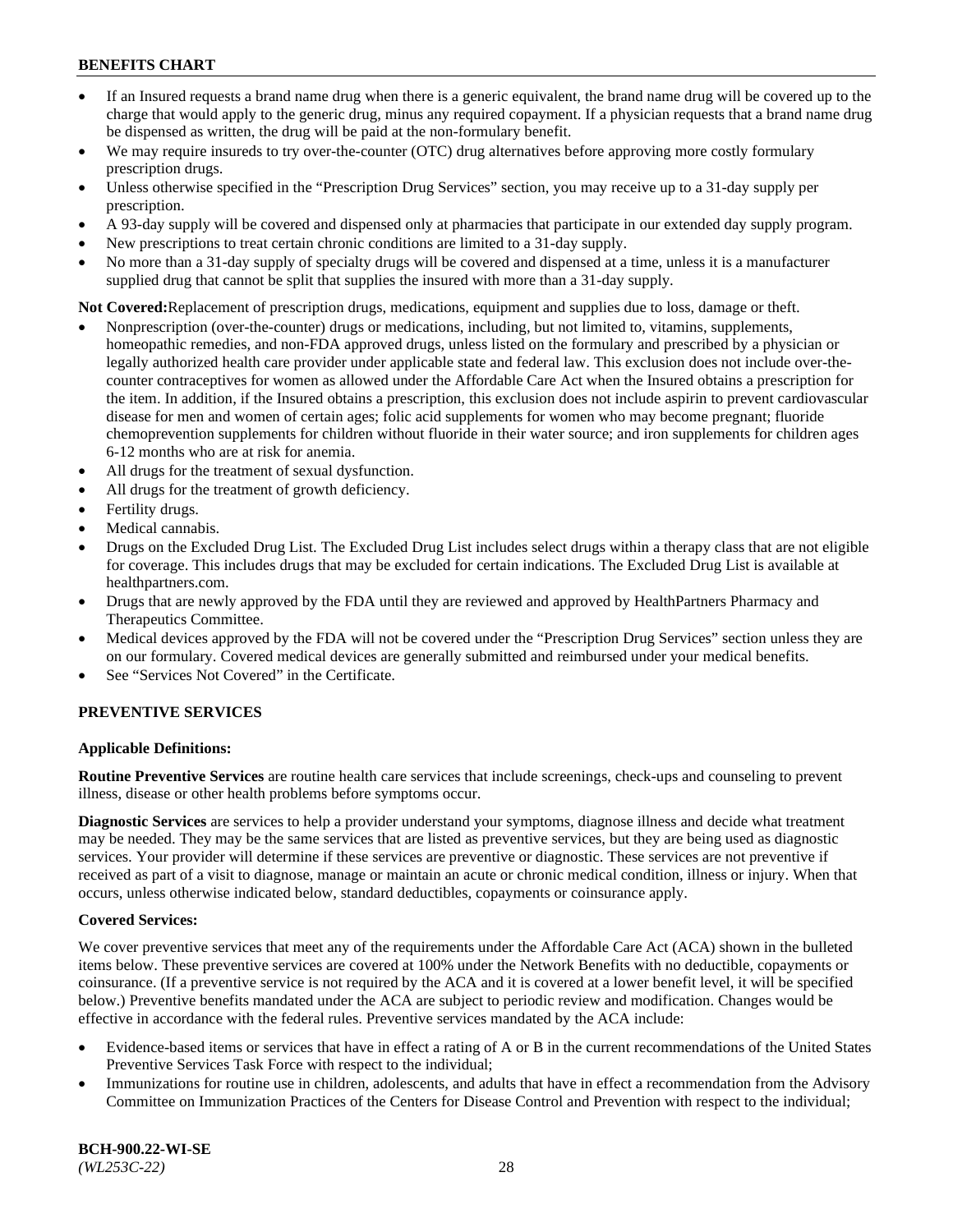- With respect to infants, children, and adolescents, evidence-informed preventive care and screenings provided for in comprehensive guidelines supported by the Health Resources and Services Administration; and
- With respect to women, preventive care and screenings provided for in comprehensive guidelines supported by the Health Resources and Services Administration.

Covered services are based on established medical policies, which are subject to periodic review and modification by the medical or dental directors. These medical policies (medical coverage criteria) are available by calling Member Services, or logging on to your "*my*HealthPartners" account at [healthpartners.com.](https://www.healthpartners.com/hp/index.html)

### **ACA and state mandated preventive services are covered as follows:**

**Routine health exams and periodic health assessments.** A physician or health care provider will counsel you as to how often health assessments are needed based on age, sex and health status. This includes screening and counseling for tobacco cessation and all FDA approved tobacco cessation medications including over-the-counter drugs (as shown in the Prescription Drug Services section).

| <b>Network Benefits</b>                                     | <b>Non-Network Benefits</b>  |
|-------------------------------------------------------------|------------------------------|
| 100% of the charges incurred.<br>Deductible does not apply. | 50% of the charges incurred. |

**Child health supervision services.** This includes pediatric preventive services such as newborn screenings, appropriate immunizations, developmental assessments and laboratory services appropriate to the age of the child from birth to 72 months and appropriate immunizations to age 18.

| <b>Network Benefits</b>                                     | <b>Non-Network Benefits</b>  |
|-------------------------------------------------------------|------------------------------|
| 100% of the charges incurred.<br>Deductible does not apply. | 50% of the charges incurred. |

#### **Routine prenatal care and exams**

| Network Benefits                                            | <b>Non-Network Benefits</b>  |
|-------------------------------------------------------------|------------------------------|
| 100% of the charges incurred.<br>Deductible does not apply. | 50% of the charges incurred. |

**Routine postnatal care.** This includes health exams, assessments, education and counseling relating to the period immediately after childbirth.

| Network Benefits                                            | <b>Non-Network Benefits</b>  |
|-------------------------------------------------------------|------------------------------|
| 100% of the charges incurred.<br>Deductible does not apply. | 50% of the charges incurred. |

**Routine screening procedures for cancer.** This includes colorectal screening and other cancer screenings recommended by the USPSTF with an A or B rating. Women's preventive health services below describe additional routine screening procedures for cancer.

| Network Benefits                                            | <b>Non-Network Benefits</b>  |
|-------------------------------------------------------------|------------------------------|
| 100% of the charges incurred.<br>Deductible does not apply. | 50% of the charges incurred. |

**Professional voluntary family planning services.** This includes services to prevent or delay a pregnancy, including counseling and education. Services must be provided by a licensed provider.

| <b>Network Benefits</b>                                     | <b>Non-Network Benefits</b>  |
|-------------------------------------------------------------|------------------------------|
| 100% of the charges incurred.<br>Deductible does not apply. | 50% of the charges incurred. |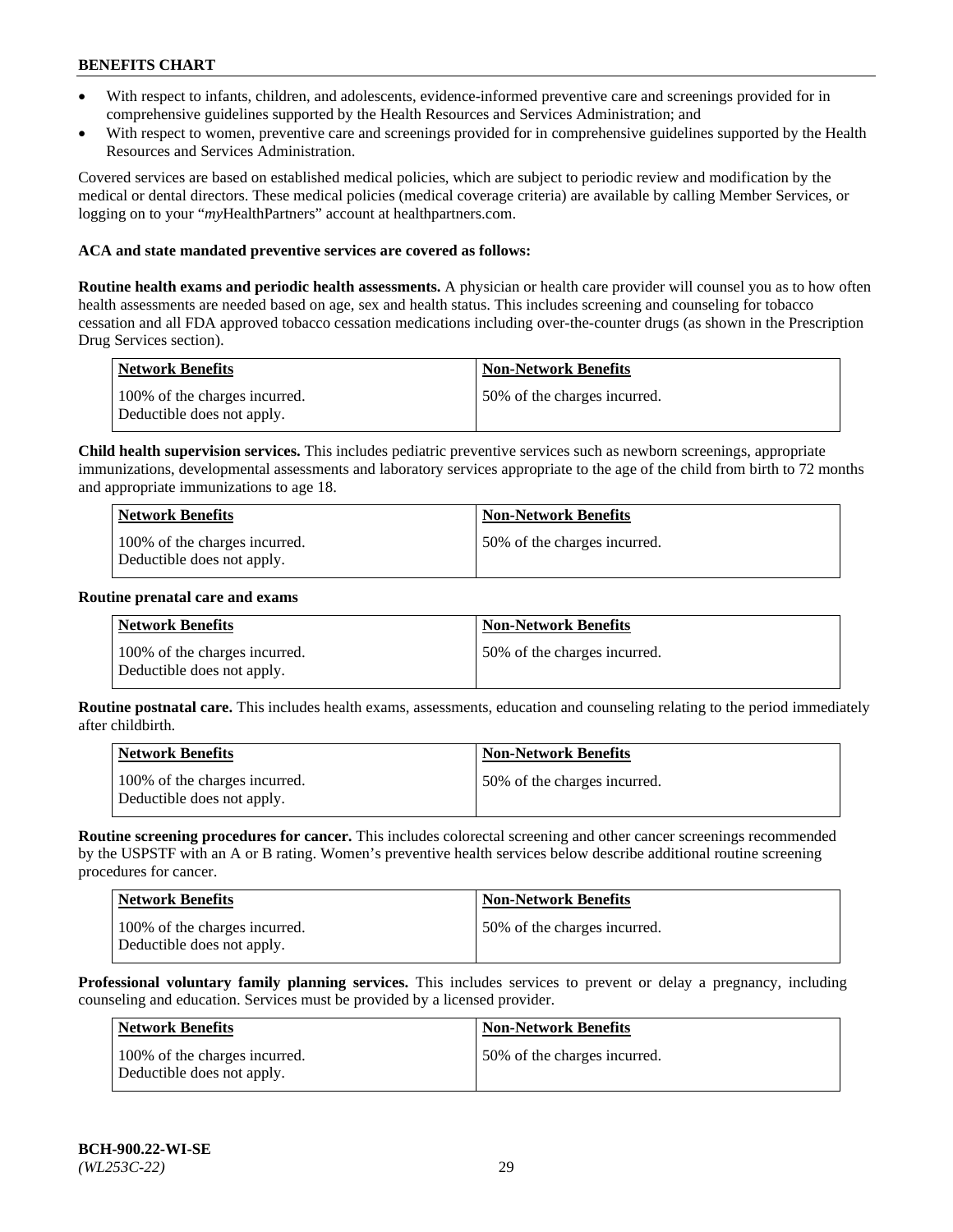### **Adult immunizations**

| <b>Network Benefits</b>                                     | <b>Non-Network Benefits</b>  |
|-------------------------------------------------------------|------------------------------|
| 100% of the charges incurred.<br>Deductible does not apply. | 50% of the charges incurred. |

**Women's preventive health services.** This includes mammograms, screenings for cervical cancer (pap smears), breast pumps, human papillomavirus (HPV) testing, counseling for sexually transmitted infections, counseling and screening for human immunodeficiency virus (HIV), and all FDA approved contraceptive methods as prescribed by a doctor, sterilization procedures, education and counseling (see the Prescription Drug Services section for coverage of oral contraceptive drugs). We also provide genetic screening for BRCA if someone in your family has the gene or you have a diagnosis of cancer.

The U.S. Preventive Services Task Force (USPSTF) recommends screening mammography, with or without clinical breast examination (CBE), every 1-2 years for women aged 40 and older. For women age 50 and older, we cover an annual mammogram.

| <b>Network Benefits</b>                                     | <b>Non-Network Benefits</b>  |
|-------------------------------------------------------------|------------------------------|
| 100% of the charges incurred.<br>Deductible does not apply. | 50% of the charges incurred. |

**Obesity screening and management.** We cover obesity screening and counseling for all ages during a routine preventive care exam. If you are age 18 or older and have a body mass index of 30 or more, we also cover intensive obesity management to help you lose weight. Your primary care doctor can coordinate these services.

| <b>Network Benefits</b>                                     | <b>Non-Network Benefits</b>  |
|-------------------------------------------------------------|------------------------------|
| 100% of the charges incurred.<br>Deductible does not apply. | 50% of the charges incurred. |

**In addition to any ACA or state mandated preventive services referenced above, we cover the following eligible services:**

### **Routine eye and hearing exams**

| <b>Network Benefits</b>                                     | <b>Non-Network Benefits</b>  |
|-------------------------------------------------------------|------------------------------|
| 100% of the charges incurred.<br>Deductible does not apply. | 50% of the charges incurred. |

**Ovarian cancer surveillance test for women who are at risk.** "At risk for ovarian cancer" means (1) having a family history that includes any of the following: one or more first-degree or second-degree relatives with ovarian cancer, clusters of female relatives with breast cancer or nonpolyposis colorectal cancer; or (2) testing positive for BRCA1 or BRCA2 mutations. "Surveillance test for ovarian cancer" means annual screening using CA-125 serum tumor marker testing, transvaginal ultrasound, pelvic examination or other proven ovarian screening tests currently being evaluated by the federal Food and Drug Administration or by the National Cancer Institute.

| <b>Network Benefits</b>                               | <b>Non-Network Benefits</b>                           |
|-------------------------------------------------------|-------------------------------------------------------|
| Coverage level is same as corresponding Network       | Coverage level is same as corresponding Non-Network   |
| Benefits, depending on type of service provided, such | Benefits, depending on type of service provided, such |
| as Diagnostic Imaging Services, Laboratory Services   | as Diagnostic Imaging Services, Laboratory Services   |
| or Office Visits for Illness or Injury, or Preventive | or Office Visits for Illness or Injury, or Preventive |
| Services.                                             | Services.                                             |

**Limitations:**Services are not preventive if received as part of a visit to diagnose, manage or maintain an acute or chronic medical condition, illness or injury. When that occurs, unless otherwise indicated above, standard deductibles, copayments or coinsurance apply.

## **Not Covered:**

See "Services Not Covered" in the Certificate.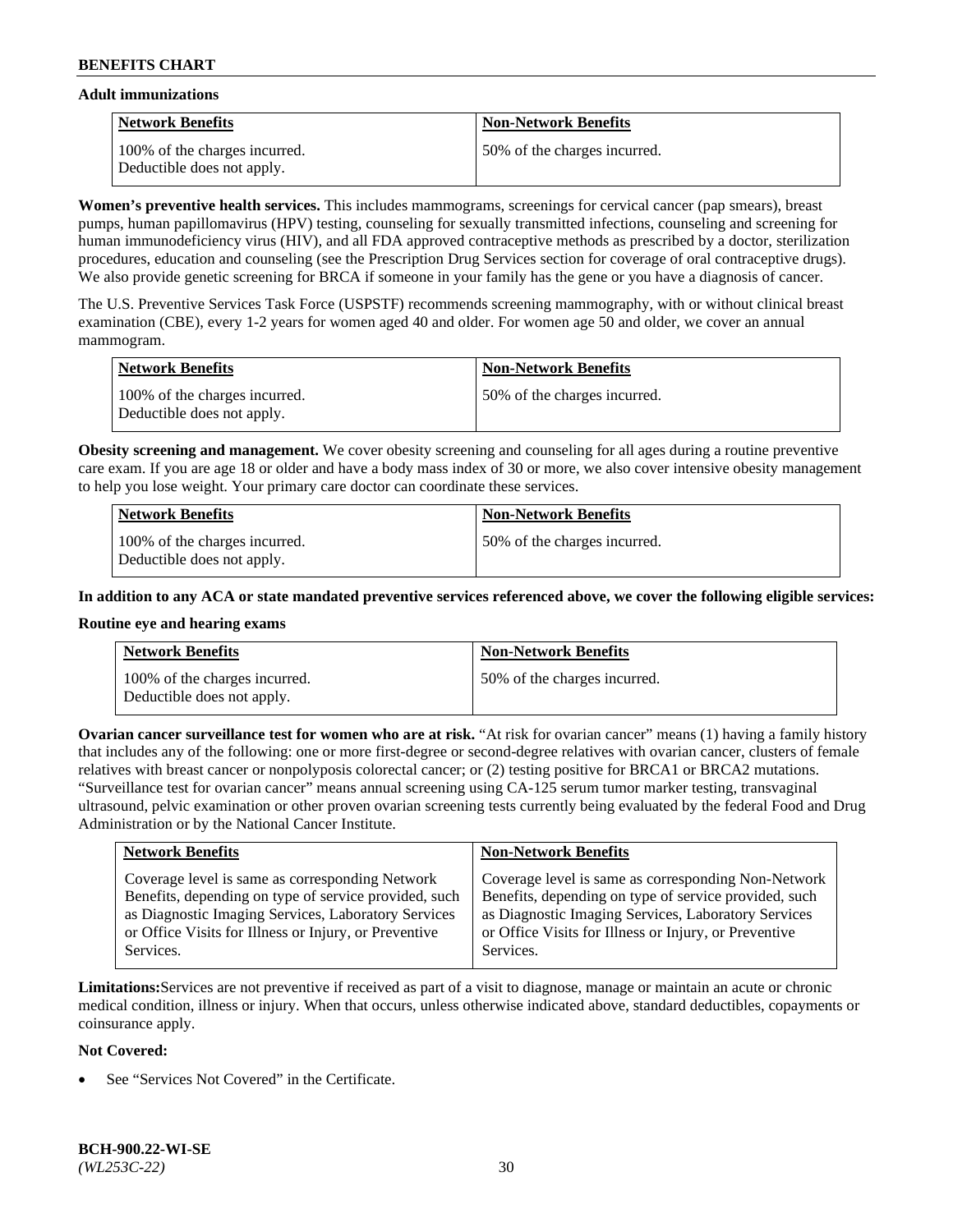# **TELEHEALTH/TELEMEDICINE SERVICES**

### **Definitions:**

**Telehealth, Telemedicine, or Virtual Care.** This is a means of communication between a health care professional and a patient. This includes the use of secure electronic information, imaging, and communication technologies, including:

- interactive audio or audio-video
- interactive audio with store-and-forward technology
- chat-based and email-based systems
- physician-to-physician consultation
- patient education
- data transmission
- data interpretation
- digital diagnostics (algorithm-enabled diagnostic support)
- digital therapeutics (the use of personal health devices and sensors, either alone or in combination with conventional drug therapies, for disease prevention and management)

### Services can be delivered:

Synchronously: the patient and health care professional are engaging with one another at the same time; or Asynchronously: the patient and health care professional engage with each other at different points in time.

**Telephone Visits.** Live, synchronous, interactive encounters over the telephone between a patient and a healthcare provider.

**E-visit or chat-based visits.** Asynchronous online or mobile app encounters to discuss a patient's personal health information, vital signs, and other physiologic data or diagnostic images. The healthcare provider reviews and delivers a consultation, diagnosis, prescription or treatment plan after reviewing the patient's visit information.

**Virtuwell®.** This is an online service for you to receive a diagnosis and treatment for certain conditions, such as a cold, flu, ear pain and sinus infections. You may access the Virtuwell website at [virtuwell.com.](https://www.virtuwell.com/)

**Video Visits.** Live, synchronous, interactive encounters using secure web-based video between a patient and a healthcare provider.

### **Covered Services:**

The Plan covers the following methods of receiving care for services that would be eligible under the Plan if the service were provided in person.

## **Scheduled telephone visits**

| <b>Network Benefits</b>                                                    | <b>Non-Network Benefits</b>  |
|----------------------------------------------------------------------------|------------------------------|
| 100% of the charges incurred, subject to a<br>copayment of \$15 per visit. | 50% of the charges incurred. |

#### **E-visits**

#### **Access to online care through Virtuwell at [virtuwell.com](https://www.virtuwell.com/)**

| <b>Network Benefits</b>       | <b>Non-Network Benefits</b> |
|-------------------------------|-----------------------------|
| 100% of the charges incurred. | Not applicable.             |

#### **All other E-visits**

| <b>Network Benefits</b>                                                    | <b>Non-Network Benefits</b>  |
|----------------------------------------------------------------------------|------------------------------|
| 100% of the charges incurred, subject to a<br>copayment of \$15 per visit. | 50% of the charges incurred. |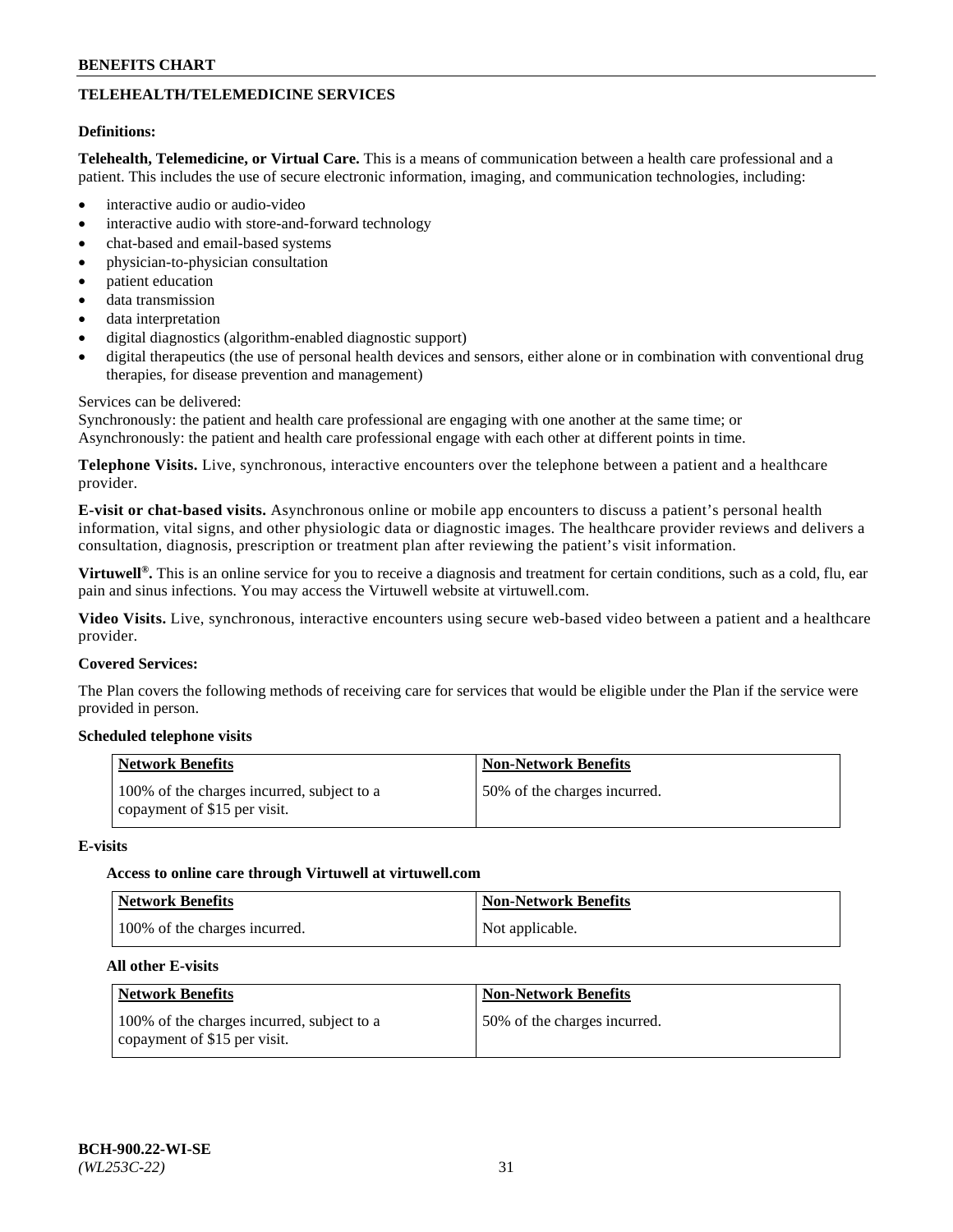## **Video visits**

| <b>Network Benefits</b>                                                                                                                                                                           | <b>Non-Network Benefits</b>                                                                                                                                                                            |
|---------------------------------------------------------------------------------------------------------------------------------------------------------------------------------------------------|--------------------------------------------------------------------------------------------------------------------------------------------------------------------------------------------------------|
| Coverage level is same as corresponding Network<br>Benefits, depending on type of service provided, such as<br>Office Visits for Illness or Injury, Inpatient or Outpatient<br>Hospital Services. | Coverage level is same as corresponding Non-<br>Network Benefits, depending on type of service<br>provided, such as Office Visits for Illness or Injury,<br>Inpatient or Outpatient Hospital Services. |
|                                                                                                                                                                                                   |                                                                                                                                                                                                        |

### **Not Covered:**

See "Services Not Covered" in the Certificate.

## **TRANSPLANT SERVICES**

### **Applicable Definitions:**

**Autologous.** This is when the source of cells is from the individual's own marrow or stem cells.

**Allogeneic.** This is when the source of cells is from a related or unrelated donor's marrow or stem cells.

**Allogeneic Bone Marrow Transplant.** This is when the bone marrow is harvested from the related or unrelated donor and stored. The patient undergoes treatment which includes tumor ablation with high-dose chemotherapy and/or radiation. The bone marrow is reinfused (transplanted).

**Autologous Bone Marrow Transplant.** This is when the bone marrow is harvested from the individual and stored. The patient undergoes treatment which includes tumor ablation with high-dose chemotherapy and/or radiation. The bone marrow is reinfused (transplanted).

**Autologous/Allogeneic Stem Cell Support.** This is a treatment process that includes stem cell harvest from either bone marrow or peripheral blood, tumor ablation with high-dose chemotherapy and/or radiation, stem cell reinfusion, and related care. Autologous/allogeneic bone marrow transplantation and high dose chemotherapy with peripheral stem cell rescue/support are considered to be autologous/allogeneic stem cell support.

**Designated Transplant Center.** This is any health care provider, group or association of health care providers designated by us to provide services, supplies or drugs for specified transplants for our Insureds.

**Transplant Services.** This is transplantation (including retransplants) of the human organs or tissue listed below, including all related post-surgical treatment, follow-up care and drugs and multiple transplants for a related cause. Transplant services do not include other organ or tissue transplants or surgical implantation of mechanical devices functioning as a human organ, except surgical implantation of an FDA approved Ventricular Assist Device (VAD) or total artificial heart, functioning as a temporary bridge to heart transplantation.

Prior authorization is required prior to consultation to support coordination of care and benefits.

# **Covered Services:**

We cover eligible transplant services (as defined above) while you are covered under the Certificate. Transplants that will be considered for coverage are limited to the following:

- Kidney transplants for end-stage disease.
- Cornea transplants for end-stage disease.
- Heart transplants for end-stage disease.
- Lung transplants or heart/lung transplants for: (1) primary pulmonary hypertension; (2) Eisenmenger's syndrome; (3) endstage pulmonary fibrosis; (4) alpha 1 antitrypsin disease; (5) cystic fibrosis; and (6) emphysema.
- Liver transplants for: (1) biliary atresia in children; (2) primary biliary cirrhosis; (3) post-acute viral infection (including hepatitis A, hepatitis B antigen e negative and hepatitis C) causing acute atrophy or post-necrotic cirrhosis; (4) primary sclerosing cholangitis; (5) alcoholic cirrhosis; and (6) hepatocellular carcinoma.
- Allogeneic bone marrow transplants or peripheral stem cell support associated with high dose chemotherapy for: (1) acute myelogenous leukemia; (2) acute lymphocytic leukemia; (3) chronic myelogenous leukemia; (4) severe combined immunodeficiency disease; (5) Wiskott-Aldrich syndrome; (6) aplastic anemia; (7) sickle cell anemia; (8) non-relapsed or relapsed non-Hodgkin's lymphoma; (9) multiple myeloma; and (10) testicular cancer.